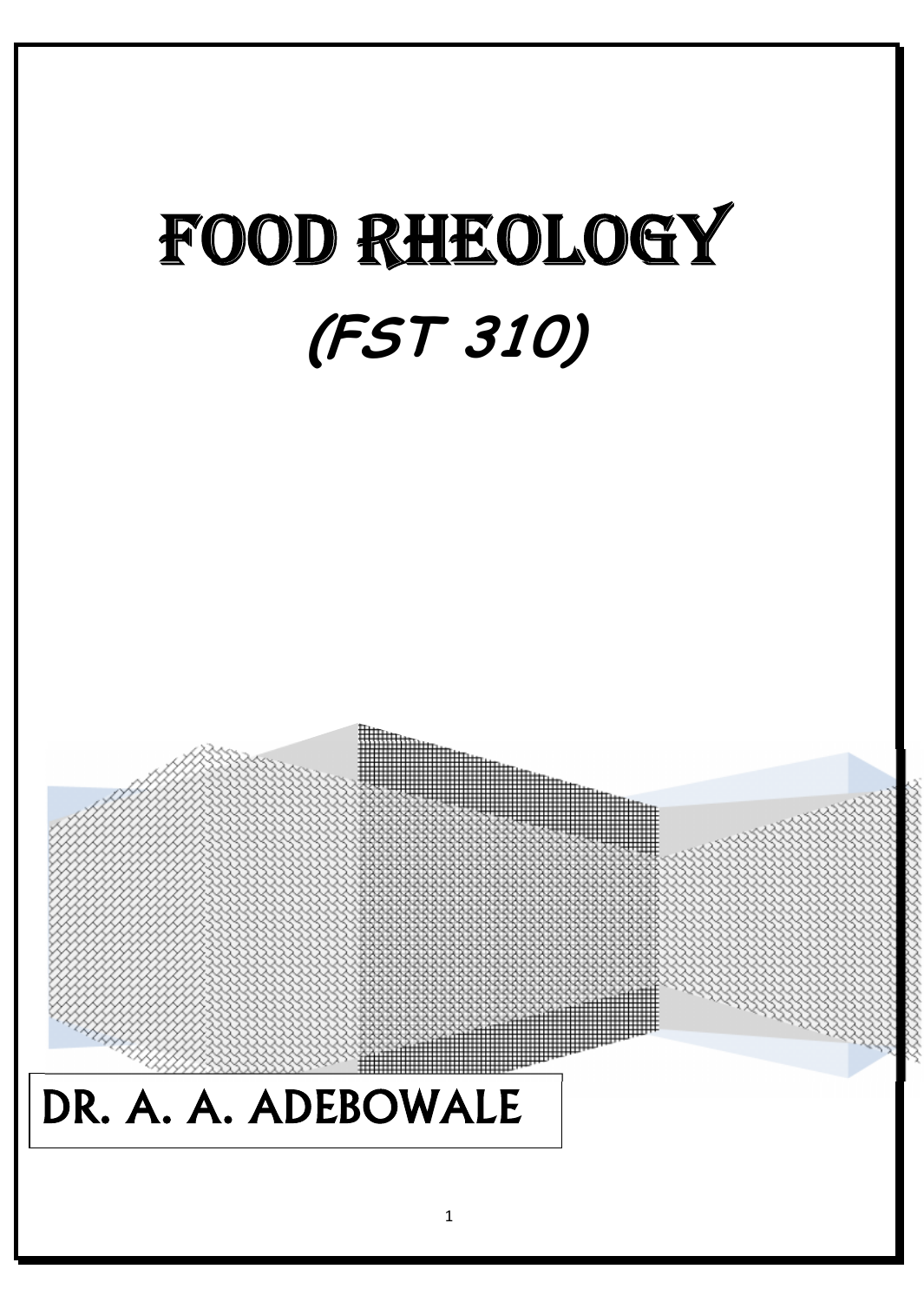#### **INTRODUCTION**

Rheology is the science of flow and deformation of matter and describes the interrelation between force, deformation and time. The term comes from Greek *rheos* meaning to flow. Rheology is applicable to all materials, from gases to solids. The science of rheology is only about 70 years of age. It was founded by two scientists meeting in the late 1920s and finding out they have the same need for describing fluid flow properties. The scientists were Professor Marcus Reiner and Professor Eugene Bingham. The Greek philosopher Heraclitus described rheology as *panta rei* - everything flows. Translated into rheological terms by Marcus Reiner; this means everything will flow if you just wait long enough.

Fluid rheology is used to describe the consistency of different products, normally by the two components: viscosity and elasticity. By viscosity is usually meant resistance to flow or thickness and by elasticity usually stickiness or structure. Rheological relationships help us to understand the fluids we are working with so that we can either know how they are behaving or force them to behave according to our needs. Once a correlation has been developed between rheological data and product behaviour, the procedure can then be reversed and rheological data may be used to predict performance and behaviour.

#### **Food rheology**

Described as the study of the deformation and flow of the raw materials, the intermediate products and the final products of the food industry. The rheological property of a food system is dependent on the composition or the ingredients of the system. There are numerous areas where rheological data are needed in the food industry:

- a. Process engineering calculations involving a wide range of equipment such as pipelines, pumps, extruders, mixers, coaters, heat exchangers, homogenizers, and on line viscometers;
- b. Determining ingredient functionality in product development;
- c. Intermediate or final product quality control;
- d. Shelf life testing;
- e. Characterizing ingredients and final products, as well as for predicting product performance and consumer acceptance.
- f. Evaluation of food texture by correlation to sensory data;
- g. Analysis of rheological equations of state or constituent equations.
- h. They are also a way to predict and control a host of product properties, end use performance and material behaviour as well as sensory analysis and quality control of foods.

#### **Why Make Rheological Measurements?**

Anyone beginning the process of learning to think "Rheologically" must first ask the question, "Why should I make a rheological measurement?" The answer lies in the experiences of thousands of people who have made such measurements, showing that, much useful behavioural and predictive information for various products can be obtained, as well as knowledge of the effects of processing, formulation changes, aging phenomena, etc. A frequent reason for the measurement of rheological properties can be found in the area of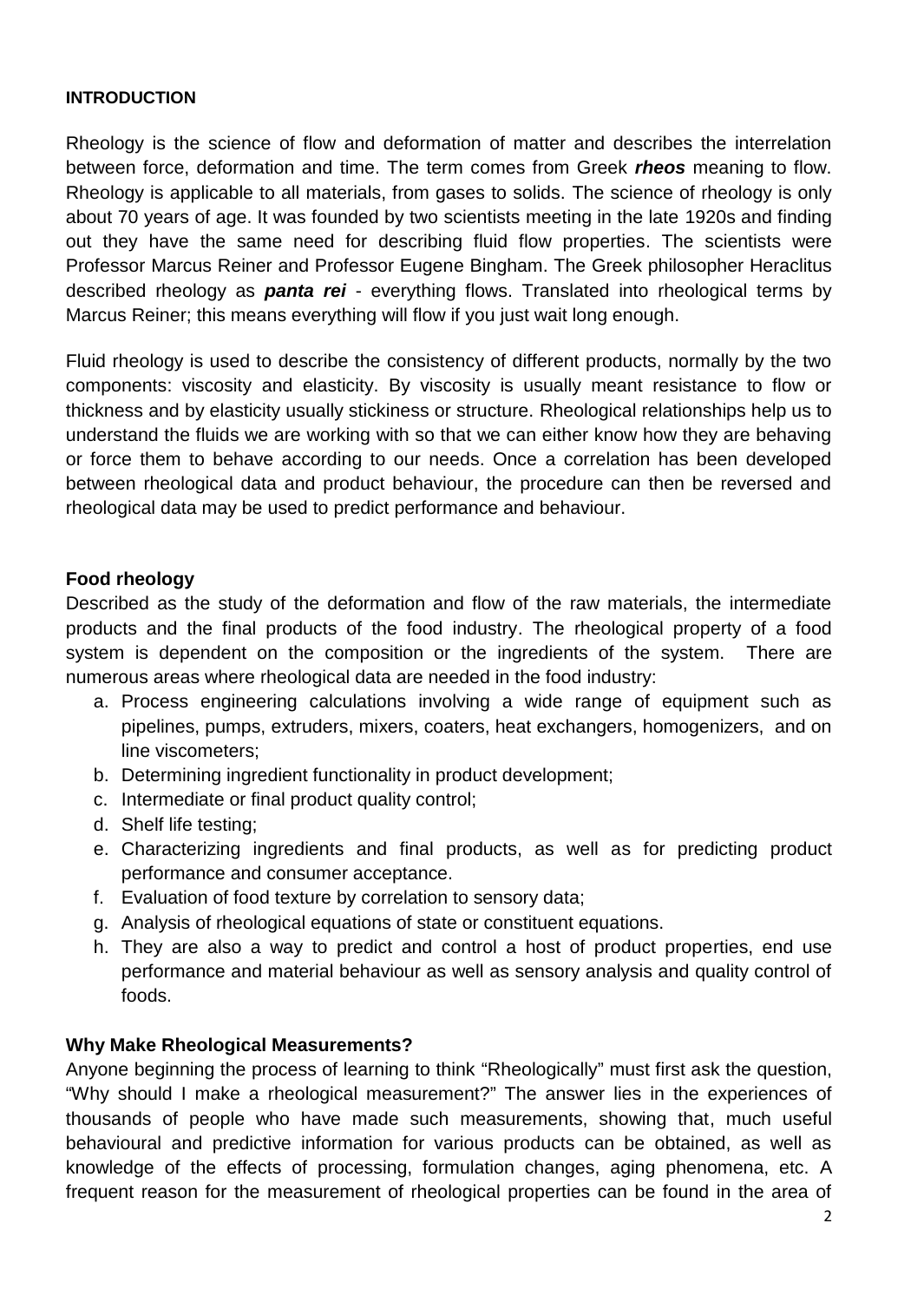quality control, where raw materials must be consistent from batch to batch. For this purpose, flow behaviour is an indirect measure of product consistency and quality. Another reason for making flow behaviour studies is that a direct assessment of process-ability can be obtained. For example, a high viscosity liquid requires more power to pump than a low viscosity one. Knowing its rheological behaviour, therefore, is useful when designing pumping and piping systems. It has been suggested that rheology is the most sensitive method for material characterization because flow behaviour is responsive to properties such as molecular weight and molecular weight distribution. Rheological measurements are also useful in following the course of a chemical reaction. Such measurements can be employed as a quality check during production or to monitor and/or control a process. Rheological measurements allow the study of chemical, mechanical, and thermal treatments, the effects of additives, or the course of a curing reaction.

# **Thinking Rheologically**

To begin, consider the question, "Can some rheological parameter be employed to correlate with an aspect of the product or process?" To determine this, an instinct must be developed for the kinds of chemical and physical phenomena which affect the rheological response. For the moment, assume this information is known and several possibilities have been identified. The next step is to gather preliminary rheological data to determine what type of flow behaviour is characteristic of the system under consideration. At the most basic level, this involves making measurements with whichever viscometer is available and drawing some conclusions based on the descriptions of flow behaviour types. Once the type of flow behaviour has been identified, more can be understood about the way components of the system interact.

# **THREE SCHOOLS OF THOUGHT ON RHEOLOGICAL MEASUREMENT**

From experience, there are basically three schools of thought on the use of viscometers in rheological applications. They are presented here and you can then decide which you fall into, remembering that there is no "right" one and that each has its merits and demerits.

# **The Pragmatic School**

This first school of thought is the most pragmatic. The person who adheres to this school cares only that the viscometer generates numbers that tell something useful about a product or process. This person has little or no concern about rheological theory and measurement parameters expressed in absolute terms. Quality control and plant production applications are typical of this category.

# **The Theoretical School**

The second school of thought involves a more theoretical approach. Those adhering to this school know that some types of viscometers will not directly yield defined shear rates and absolute viscosities for non-Newtonian fluids. However, these people often find that they can develop correlations of "dial viscosity" with important product or process parameters. Many people follow this school of thought. The applications of rheology literature is replete with statements along the line of "I know the data isn't academically defined, but I keep this fact in mind and treat the multi-point rheology information as if it were." In many cases, this produces eminently satisfying results and eliminates the necessity of buying a highly sophisticated and very expensive piece of rheological equipment.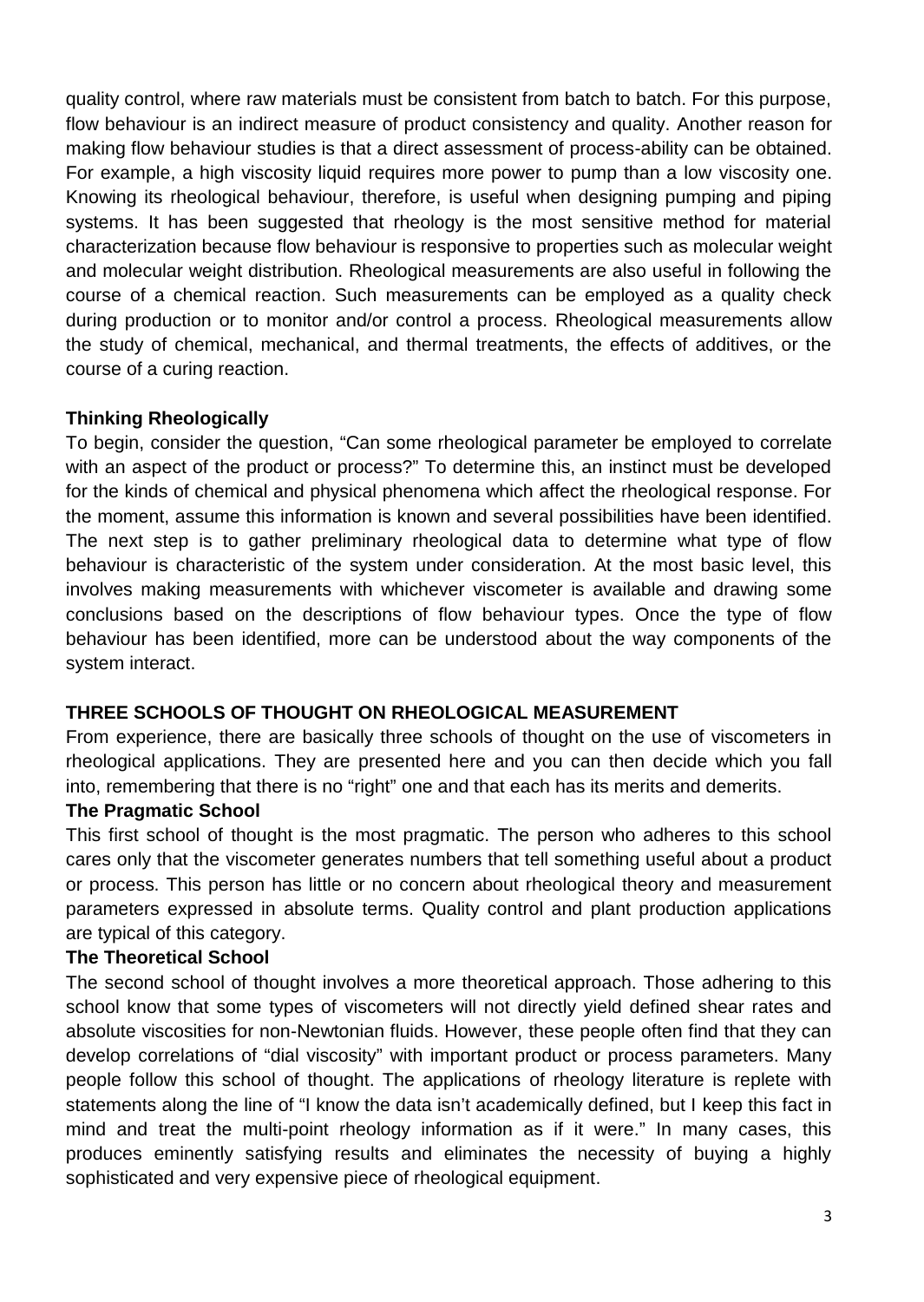#### **The Academic School**

The third school of thought is quite academic in nature. People adhering to this school require that all measurement parameters particularly shear rate and shear stress, be defined and known. They need equipment with defined geometries such as cone and plate or coaxial cylinders. Examples from the Brookfield line would be the Wells-Brookfield Cone/ Plate and CAP Viscometers and the UL adapter, Small Sample Adapter, Thermosel, Din Adapter and Spiral Adapter accessories, as well as the R/S and PVS Rheometers. With this equipment the shear rate is defined and accurate absolute viscosities are obtained directly.

## **RHEOLOGICAL PARAMETERS**

#### **Viscosity**

Simply put viscosity is the resistance to deformation and flow. It is the measure of the internal friction of a fluid. This friction becomes apparent when a layer of fluid is made to move in relation to another layer. Different fluids deform at different rates under the same shear stress. Fluid with a high viscosity such as syrup, deforms more slowly than fluid with a low viscosity such as water. The greater the friction, the greater the amount of force required to cause this movement, which is called "shear". Shearing occurs whenever the fluid is physically moved or distributed, as in pouring, spreading, spraying, mixing, etc. Highly viscous fluids, therefore, require more force to move than less viscous materials.

Isaac Newton defined viscosity by considering the model represented in the Figure 1. Two parallel planes of fluid of equal area "A" are separated by a distance "dx" and are moving in the same direction at different velocities " $V_1$ " and " $V_2$ ." Newton assumed that the force required in maintaining this difference in speed was proportional to the difference in speed through the liquid, or the velocity gradient. To express this, Newton wrote:

$$
F/A = \eta dv/dx
$$

Where  $\eta$  is a constant for a given material and is called its "viscosity'. The velocity gradient, dv/dx, is a measure of the change in speed at which the intermediate layers move with respect to each other. It describes the shearing the liquid experiences and is thus called "shear rate ( $\gamma$ )." Its unit of measure is called the "reciprocal second"(s<sup>-1</sup>). The term F/A indicates the force per unit area required to produce the shearing action. It is therefore referred to as "shear stress"  $(\tau)$  its unit of measurement is "dynes per square centimeter" (dynes/cm<sup>2</sup>).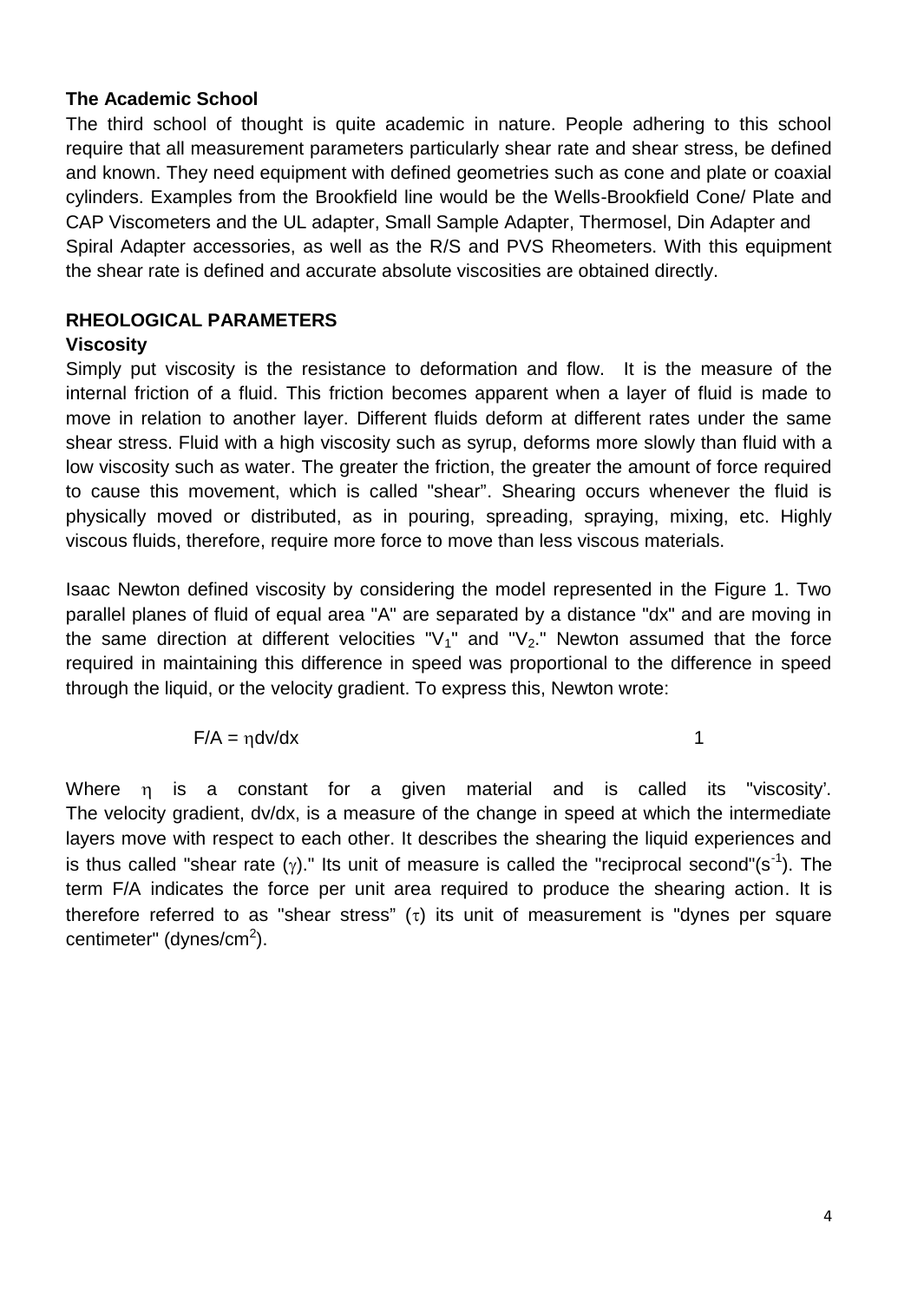

**Figure 1: Isaac Newton's model for viscosity**

Using these simplified terms, viscosity may be defined mathematically by the formula:

$$
\eta = \text{viscosity} = \frac{F'}{S} = \frac{\text{shear stress}}{\text{shear rate}}
$$

The fundamental unit of viscosity measurement is the "poise". A material requiring a shear stress of one dyne per square centimeter to produce a shear rate of one reciprocal second has a viscosity of one poise, or 100 centipoise. Viscosity measurements are also expressed in "Pascal-seconds" (Pa•s) or "milli-Pascal-seconds" (mPa•s); these are units of the International System (SI) and are sometimes used in preference to the Metric designations. One Pascal-second is equal to ten poise; one milli-Pascal-second is equal to one centipoise. Newton assumed that all materials have, at a given temperature, a viscosity that is independent of the shear rate. In other words, twice the force would move the fluid twice as fast. As we shall see later, Newton was only partly right.

#### **Newtonian fluids**

The type of flow behavior Newton assumed for all fluids is called "Newtonian." It is, however, only one of several types of flow behavior encountered in fluid flow. A Newtonian fluid is represented graphically in Figure 2. Graph A shows that the relationship between shear stress (F') and shear rate (S) is a straight line. Graph B shows that the fluid's viscosity remains constant as the shear rate is varied. Typical Newtonian fluids include water and thin motor oils.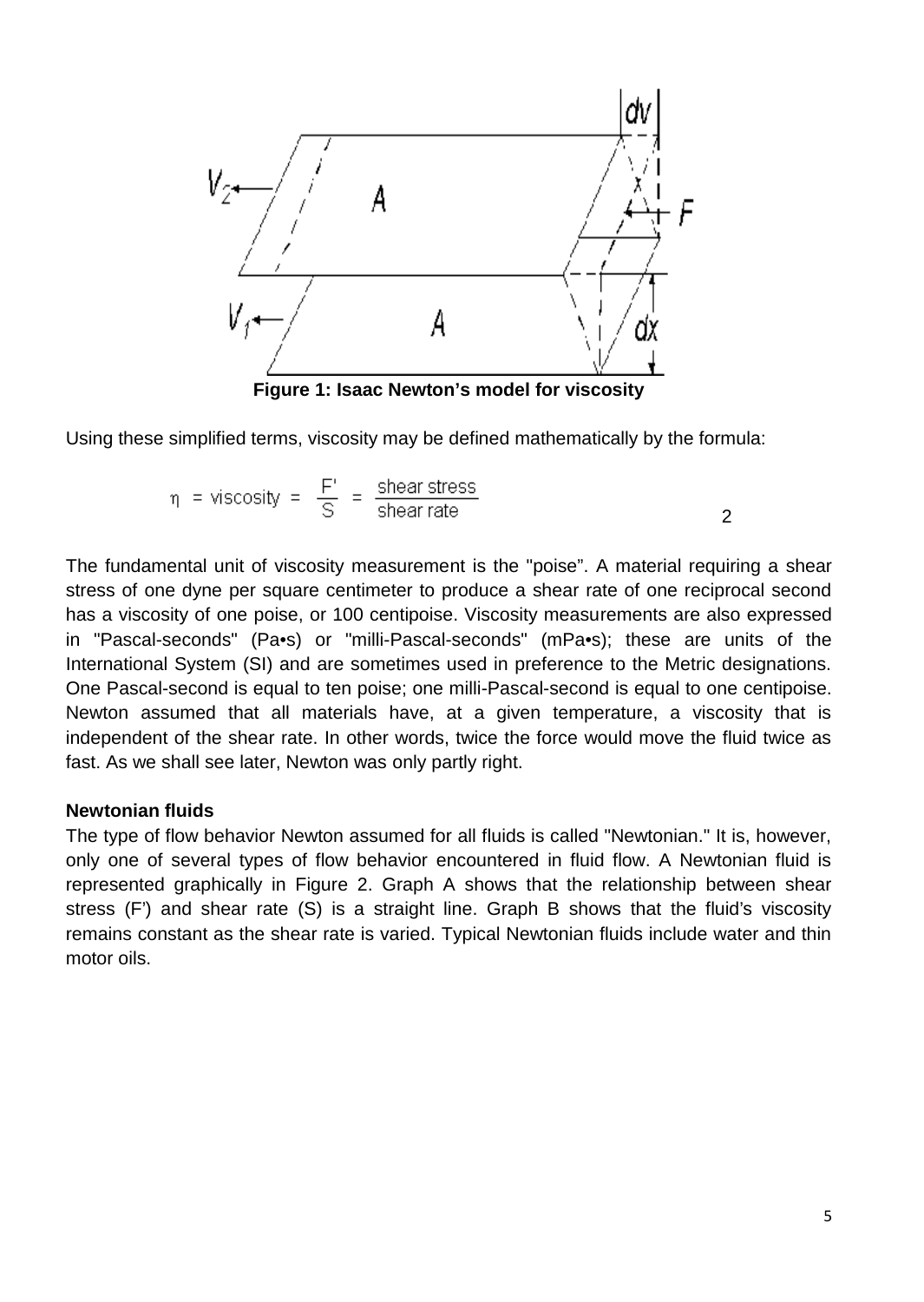

**Figure 2: Graphical representation of Newtonian Fluids (A, shear stress/shear rate; B, viscosity/shear rate)**

What this means in practice is that at a given temperature the viscosity of a Newtonian fluid will remain constant regardless of which viscometer model, spindle size or speed that is used to measure it. Newtonian fluids are obviously the easiest fluids to measure - just grab your viscometer and take readings. However, they are not as common as the much more complex group of fluids, the non-Newtonians.

#### **Non-newtonian fluids**

A non-Newtonian fluid is broadly defined as one for which the relationship shear stress/shear rate is not a constant. In other words, when the shear rate is varied, the shear stress does not vary in the same proportion (or even necessarily in the same direction). The viscosity of such fluids will therefore change as the shear rate is varied. Thus, the experimental parameters of viscometer model, spindle and speed all have an effect on the measured viscosity of a non-Newtonian fluid. This measured viscosity is called the "apparent viscosity" of the fluid and is accurate only when explicit experimental parameters are furnished and adhered to. Non-Newtonian flow can be envisioned by thinking of any fluid as a mixture of molecules with different shapes and sizes. As they pass by each other, (as happens during flow), their size, shape, and cohesiveness will determine how much force is required to move them. At each specific rate of shear, the alignment may be different and more or less force may be required to maintain motion. There are several types of non-Newtonian flow behavior, characterized by the way a fluid's viscosity changes in response to variations in shear rate. The most common types of non-Newtonian fluids encountered in food process engineering include:

**1. Psuedoplastic:** This type of fluid will display a decreasing viscosity with an increasing shear rate, as shown in figure 3. Probably the most common of the non-Newtonian fluids, pseudo-plastics include starch paste, paints, emulsions, and dispersions of many types. This type of flow behavior is sometimes called "shear-thinning."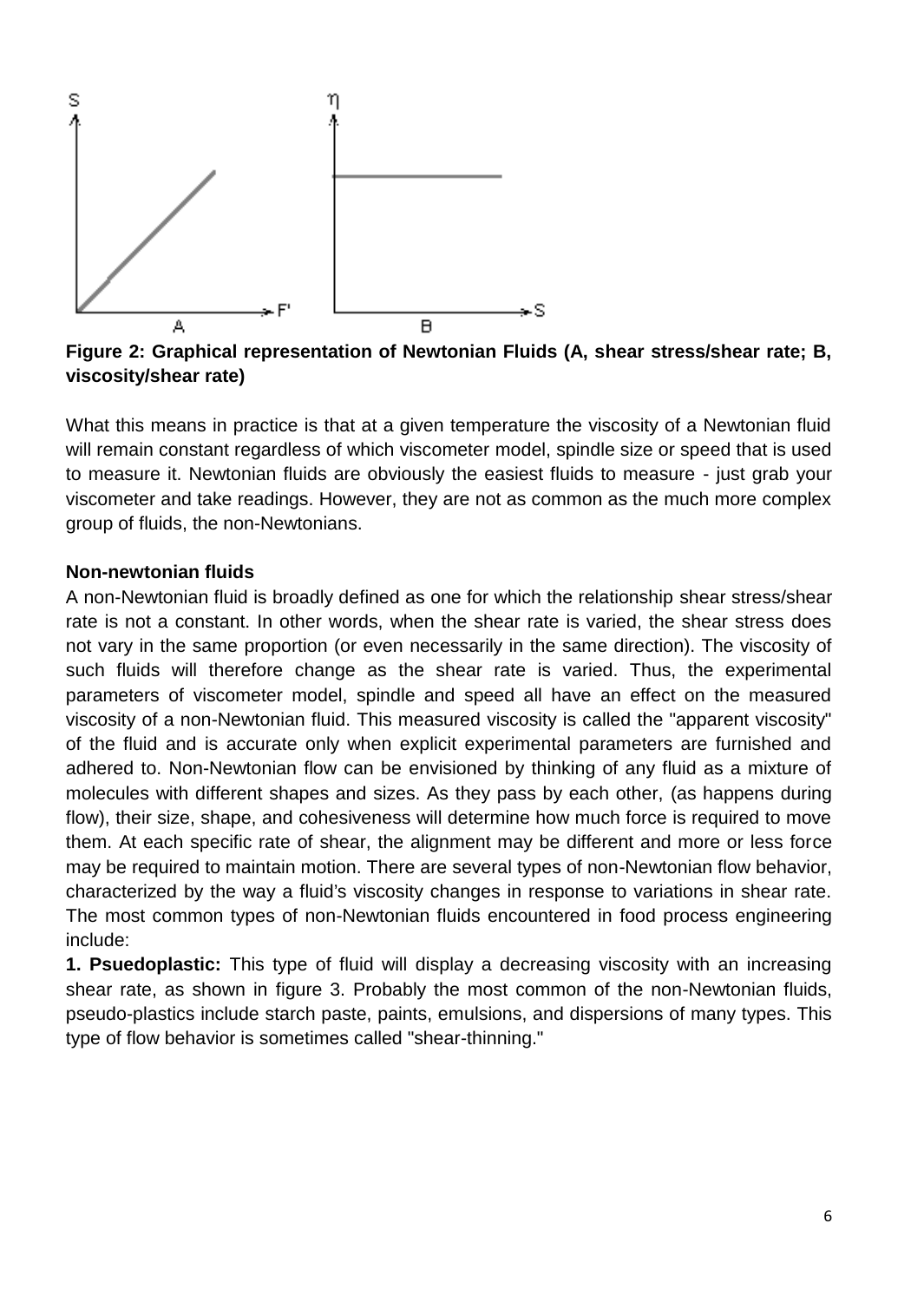

**Figure 3: Graphical representation of Psuedoplastic Fluids**

**2. Dilatant:** Increasing viscosity with an increase in shear rate characterizes the dilatant fluid; (Figure 4). Although rarer than pseudoplasticity, dilatancy is frequently observed in fluids containing high levels of deflocculated solids, such as candy compounds, corn starch in water, and sand/water mixtures. Dilatancy is also referred to as "shear-thickening" flow behavior.



**Figure 4: Graphical representation of Dilatant Fluids**

**3. Plastic:** This type of fluid will behave as a solid under static conditions. A certain amount of force must be applied to the fluid before any flow is induced; this force is called the "yield value". Tomato ketchup is a good example of this type of fluid; its yield value will often make it refuse to pour from the bottle until the bottle is shaken or struck, allowing the ketchup to gush freely. Once the yield value is exceeded and flow begins, plastic fluids may display Newtonian, pseudoplastic, or dilatant flow characteristics. This is depicted in Figure 5.



**Figure 5: Graphical representation of Plastic Fluids**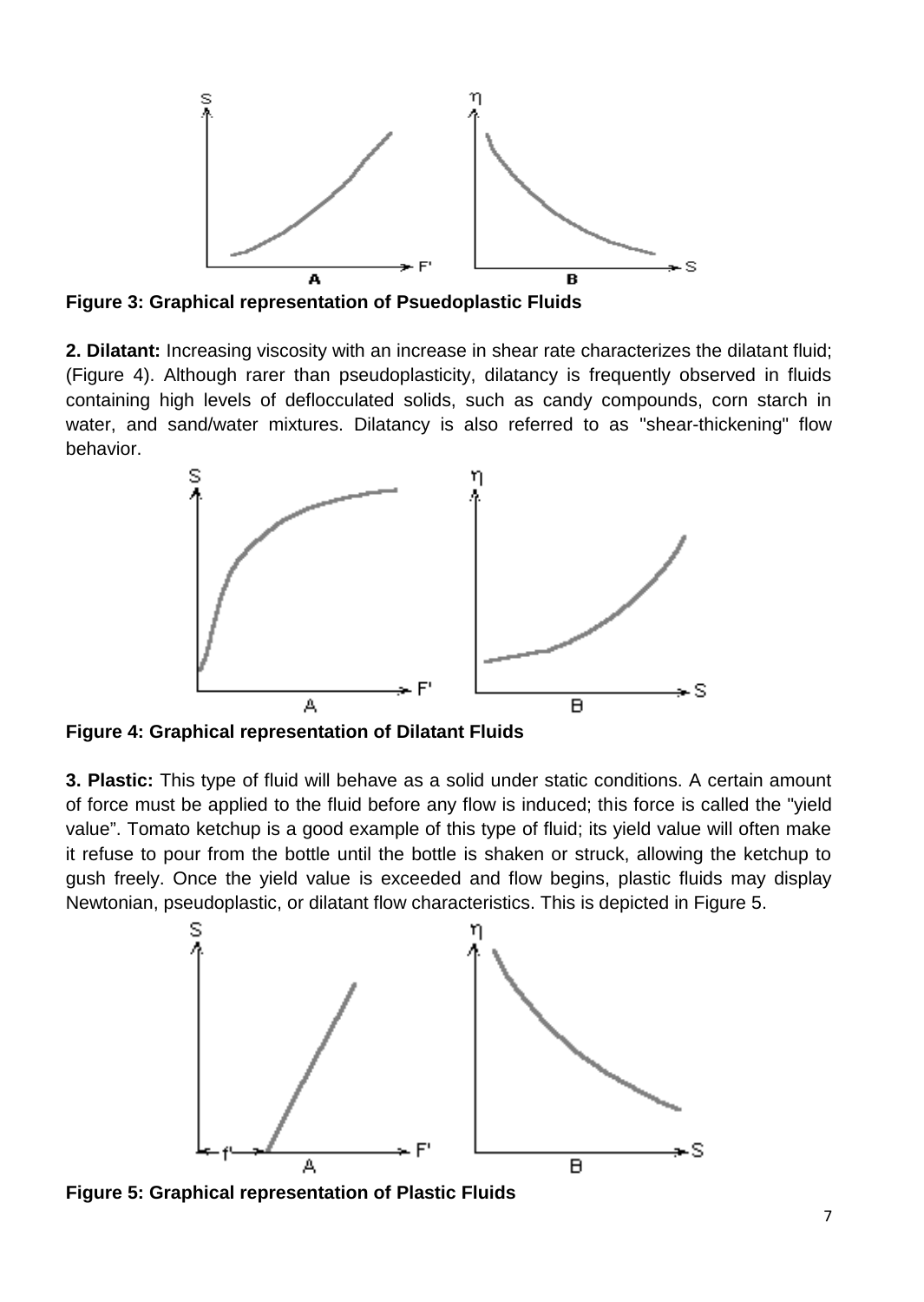## **4. Thixotropy and rheopexy**

Some fluids will display a change in viscosity with time under conditions of constant shear rate. There are two categories:

**i. Thixotropy**: As shown in the Figure 6(A), a thixotropic fluid undergoes a decrease in viscosity with time, while it is subjected to constant shear.

**ii. Rheopexy:** This is essentially the opposite of thixotropic behavior, in that the fluid's viscosity increases with time as it is sheared at a constant rate (figure 6(B)).

Both thixotropy and rheopexy may occur in combination with any of the previously discussed flow behaviors, or only at certain shear rates. The time element is extremely variable; under conditions of constant shear, some fluids will reach their final viscosity value in a few seconds, while others may take up to several days. Rheopectic fluids are rarely encountered. Thixotropy, however, is frequently observed in materials such as greases, heavy printing inks, and paints.



**Figure 6: Graphical representation of (A) Thixotropic Fluids (B) Rheopexy fluids**

#### **Laminar and turbulent flow**

The very definition of viscosity implies the existence of what is called "laminar flow": the movement of one layer of fluid past another with no transfer of matter from one to the other. Depending on a number of factors, there is a certain maximum speed at which one layer of fluid can move in relatiion to another, beyond which an actual transfer of mass occurs. This is called "turbulence." Molecules or larger particles jump from one layer to another and dissipate a substantial amount of energy in the process. The net result is that a larger energy input is required to maintain this turbulent flow than a laminar flow at the same velocity. The increased energy input is manifested as an apparently greater shear stress than would be observed under laminar flow conditions at the same shear rate. This results in an erroneously high viscosity reading. The point at which laminar flow evolves into turbulent flow depends on other factors besides the velocity at which the layers move. A material's viscosity and specific gravity as well as the geometry of the Viscometer spindle and sample container all influence the point at which this transition occurs. Care should be taken to distinguish between turbulent flow conditions and dilatant flow behaviour. In general, dilatant materials will show a steadily increasing viscosity with increasing shear rate; turbulent flow is characterized by a relatively sudden and substantial increase in viscosity above a certain shear rate. The material's flow behavior may be Newtonian or non-Newtonian below this point.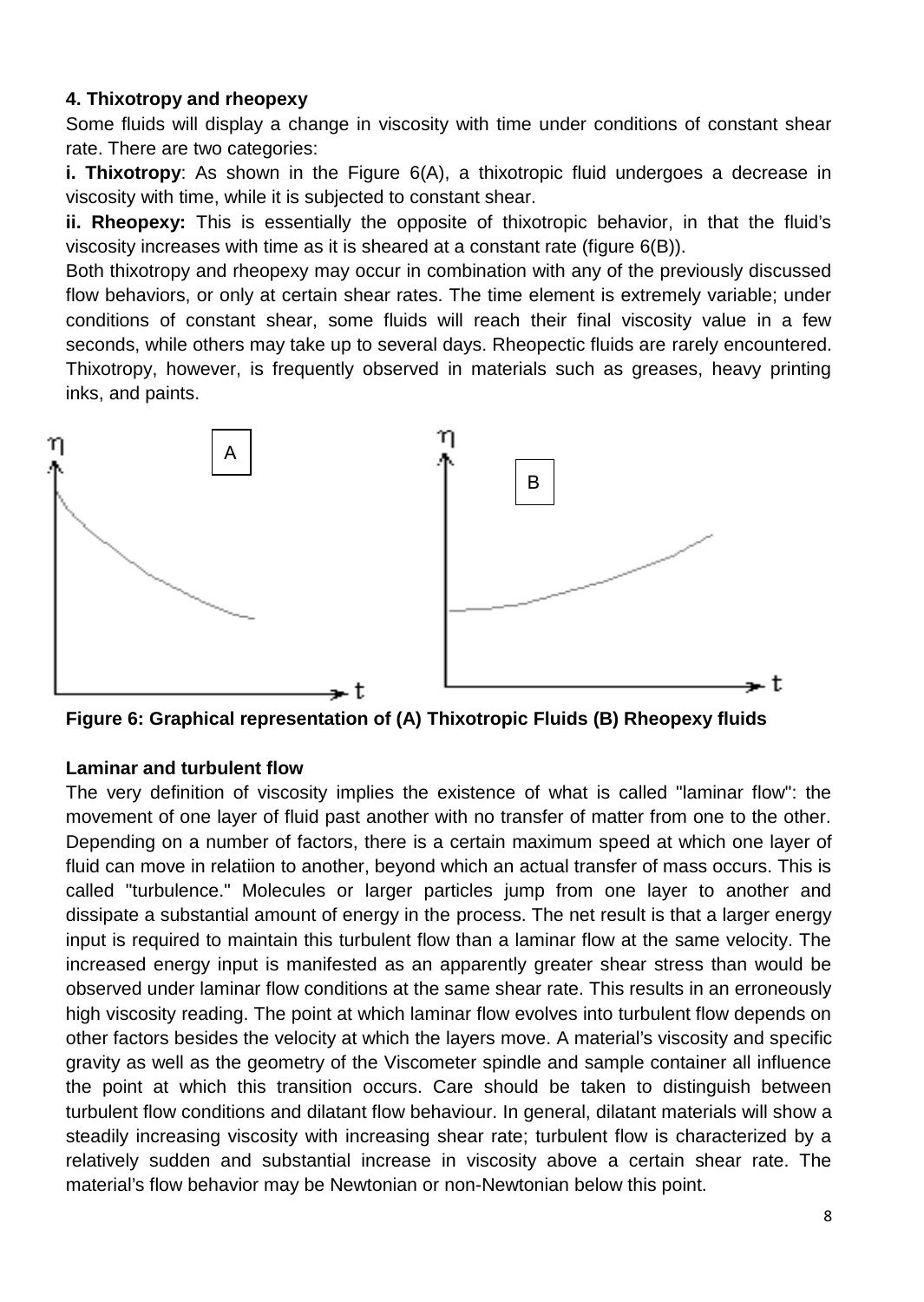## **FACTORS AFFECTING RHEOLOGICAL PARAMETERS**

Viscosity data often function as a "window" through which other characteristics of a material may be observed. Viscosity is more easily measured than some of the properties that affect it, making it a valuable tool for material characterization. Some of the factors that affects viscosity are highlighted in this section.

#### **Temperature**

One of the most obvious factors that can have an effect on the rheological behaviour of a material is temperature. Some materials are quite sensitive to temperature, and a relatively small variation will result in a significant change in viscosity. Others are relatively insensitive. Consideration of the effect of temperature on viscosity is essential in the evaluation of materials that will be subjected to temperature variations in use or processing, such as starch paste, vegetable oils, etc.

#### **Shear rate**

Non-Newtonian fluids tend to be the rule rather than the exception in the real world, making an appreciation of the effects of shear rate a necessity for anyone engaged in the practical application of rheological data. It would, for example, be disastrous to try to pump a dilatant fluid through a system, only to have it go solid inside the pump, bringing the whole process to an abrupt halt. While this is an extreme example, the importance of shear rate effects should not be underestimated. When a material is to be subjected to a variety of shear rates in processing or use, it is essential to know its viscosity at the projected shear rates. If these are not known, an estimate should be made. Viscosity measurements should then be made at shear rates as close as possible to the estimated values.

It is frequently impossible to approximate projected shear rate values during measurement due to those values falling outside the shear rate range of the Viscometer. In this case, it is necessary to make measurements at several shear rates and extrapolate the data to the projected values. This is not the most accurate method for acquiring this information, but it is often the only alternative available, especially when the projected shear rates are very high. In fact, it is always advisable to make viscosity measurements at several shear rates to detect rheological behavior that may have an effect on processing or use. Where shear rate values are unknown or not important, a simple plot of viscosity versus viscometer speeds (rpm) will often suffice. Examples of materials that are subjected to, and are affected by, wide variations in shear rate during processing and use are: certain food products, paints, cosmetics, liquid latex, coatings, and blood in the human circulatory system.

#### **Measuring conditions**

The condition of a material during measurement of its viscosity can have a considerable effect on the results of such measurement. It is therefore important to be aware of, and to control as much as possible, the environment of any sample you are testing. Variables such as viscometer model, spindle/speed combination, sample container size, absence or presence of the guard leg, sample temperature, sample preparation technique, etc., all affect not only the accuracy of viscometer measurements, but the actual viscosity of the material that is being measured.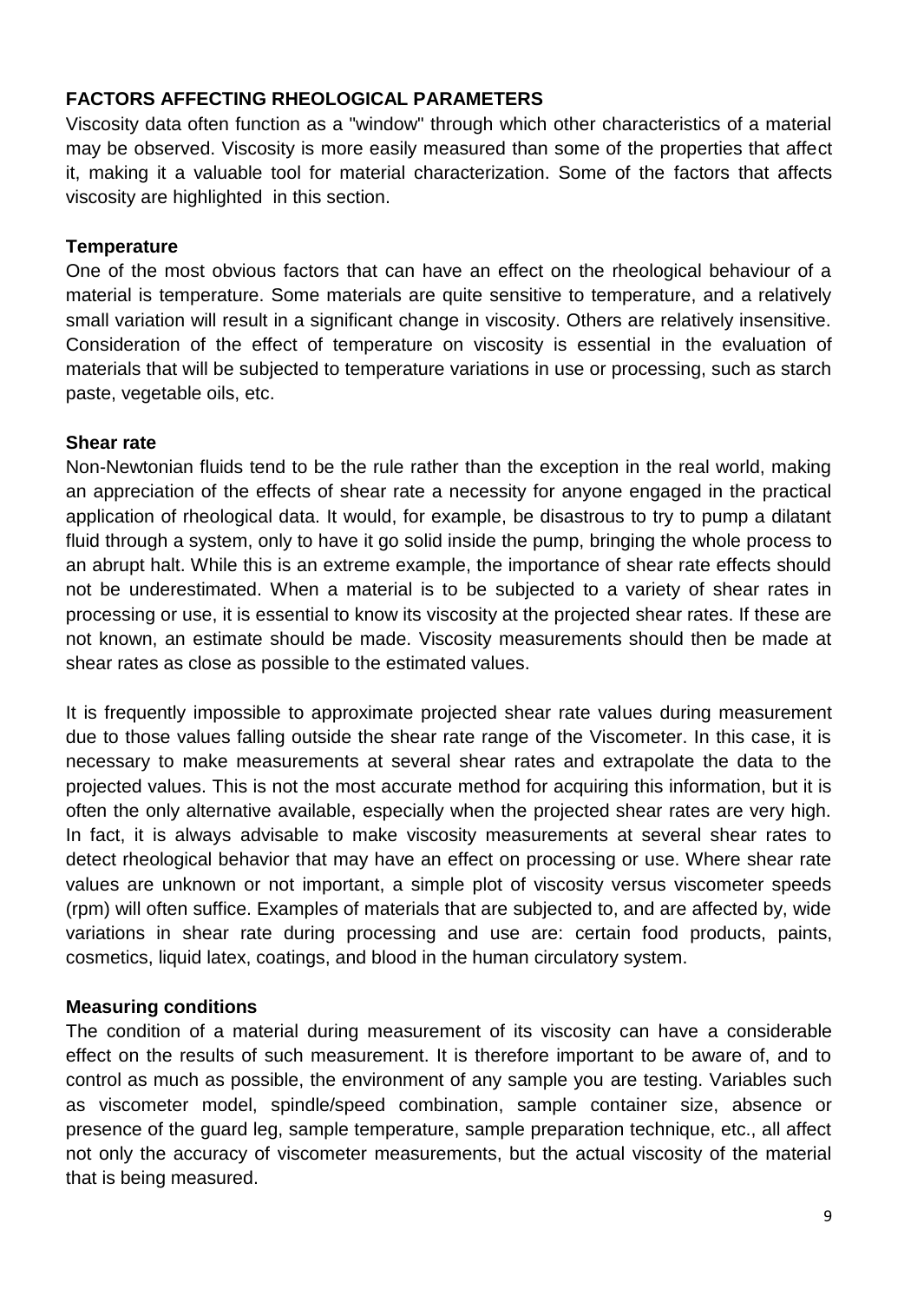Another factor which may affect viscosity measurements is the homogeneity of the sample. It is usually desirable to have a homogeneous sample so that more consistent results may be obtained. Sometimes, however, tendency of a material to separate into non-homogeneous layers is the characteristic of most interest. Care must be taken in such instances not to disturb that which you wish to study by mixing or shaking the sample.

#### **Time**

The time elapsed under conditions of shear obviously affects thixotropic and rheopectic (time- dependent) materials. But changes in the viscosity of many materials can occur over time even though the material is not being sheared. Aging phenomena must be considered when selecting and preparing samples for viscosity measurement. Consider also the fact that many materials will undergo changes in viscosity during the process of a chemical reaction, so that a viscosity measurement made at one time in the reaction may differ significantly from one made at another time.

#### **Pressure**

Variations in pressure may cause dissolved gases to form bubbles; entrained gases to change size as well as distribution, and in some cases, turbulence. Pressure is not experienced as often as other parameters. Pressure compresses fluids, and thus, increases intermolecular resistance. Liquids are compressible under the influence of very high pressures - similar to gases but to a much lesser extent. Increases of pressure tend to increase the viscosity. As an example: The flow properties of highly concentrated slurries (above 70-80% by volume of particles) where there is insufficient liquid to fill completely all the voids between the particles results in a three-phase mixture (i.e. solids, liquids, and usually air). Due to the presence of air, the mixture is compressible, and therefore, the more you compress it, the greater the resistance to flow.

#### **Previous history**

What has happened to a sample prior to a viscosity measurement can significantly affect the result, especially in fluids sensitive to heat or aging. Thus, storage conditions and sample preparation techniques must be designed to minimize their effect on subsequent viscosity tests. Thixotropic materials in particular are sensitive to prior history, as their viscosity will be affected by stirring, mixing, pouring, or any other activity which produces shear in the sample.

#### **Composition and additives**

The composition of a material is a determining factor of its viscosity. When this composition is altered, either by changing the proportions of the component substances, or by the addition of other materials, a change in viscosity is quite likely.

#### **RHEOLOGICAL INSTRUMENTS FOR FLUIDS**

Common instruments, capable of measuring fundamental rheological properties of fluid and semi-solid foods, may be placed into two general categories (Figure 7): rotational type and tube type. Most are commercially available. Costs vary tremendously from the inexpensive glass capillary viscometer to a very expensive rotational instrument capable of measuring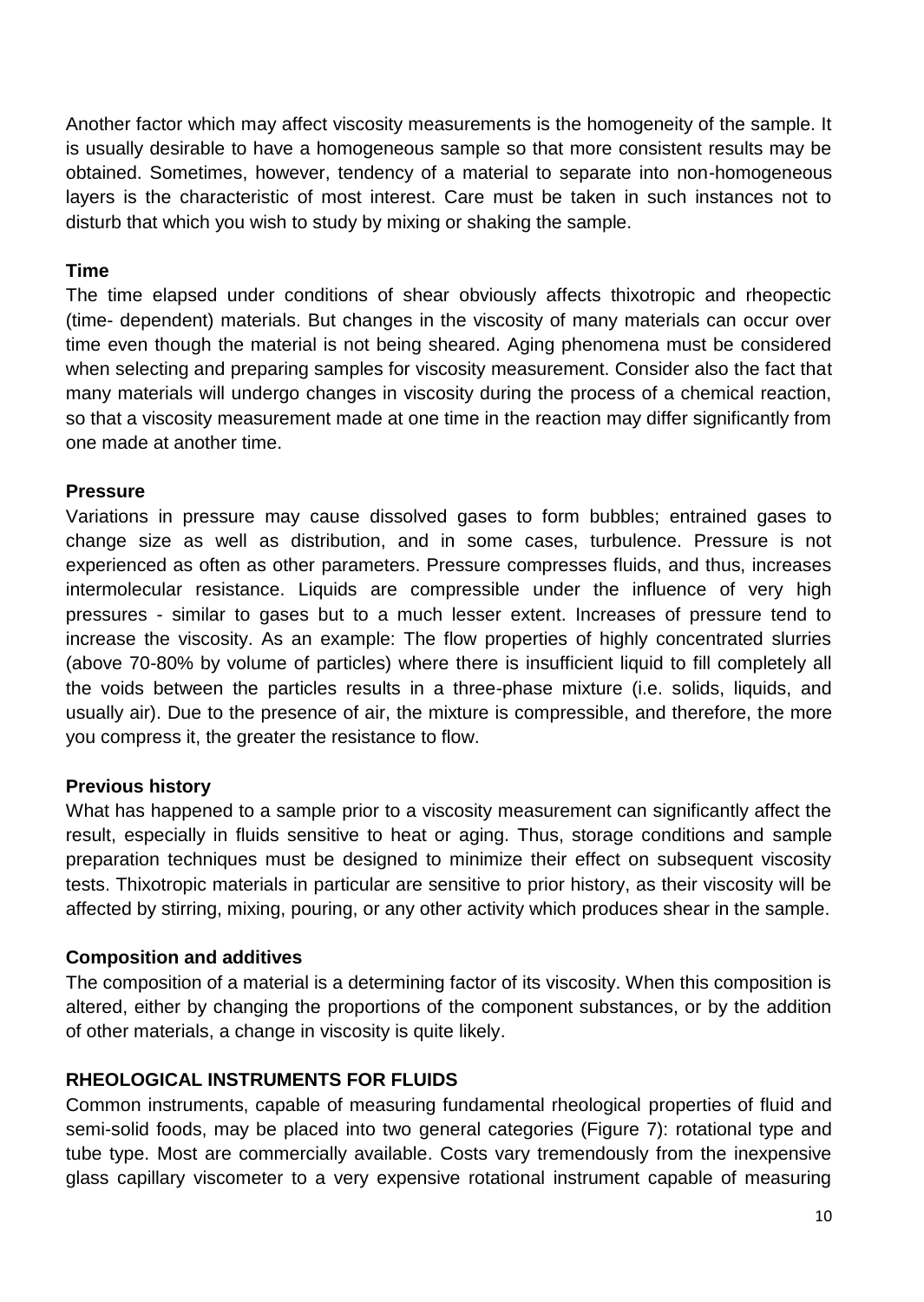dynamic properties and normal stress differences. Solid foods are often tested in compression (between parallel plates), tension, or torsion. Instruments which measure rheological properties are called rheometers. Viscometer is a more limiting term referring to devices that only measure viscosity. Rotational instruments may be operated in the steady shear (constant angular velocity) or oscillatory (dynamic) mode.



**Figure 7: Common rheological instruments divided into two major categories: rotational and tube type.**

Some rotational instruments function in the controlled stress mode facilitating the analysis of materials at very low shear rates, and the investigation of yield stresses. This information is needed to understand the internal structure of materials. The controlled rate mode is most useful in obtaining data required in process engineering calculations. Rotational systems are generally used to investigate time-dependent behavior because tube systems only allow one pass of the material through the apparatus.

There are advantages and disadvantages associated with each instrument. For instance, gravity operated glass capillaries, are only suitable for Newtonian fluids because the shear rate varies during discharge. Cone and plate systems are limited to moderate shear rates but calculations (for small cone angles) are simple. Pipe and mixer viscometers can handle much larger particles than cone and plate, or parallel plate, devices. Problems associated with slip and degradation in structurally sensitive materials are minimized with mixer viscometers. High pressure capillaries operate at high shear rates but generally involve a significant end pressure correction.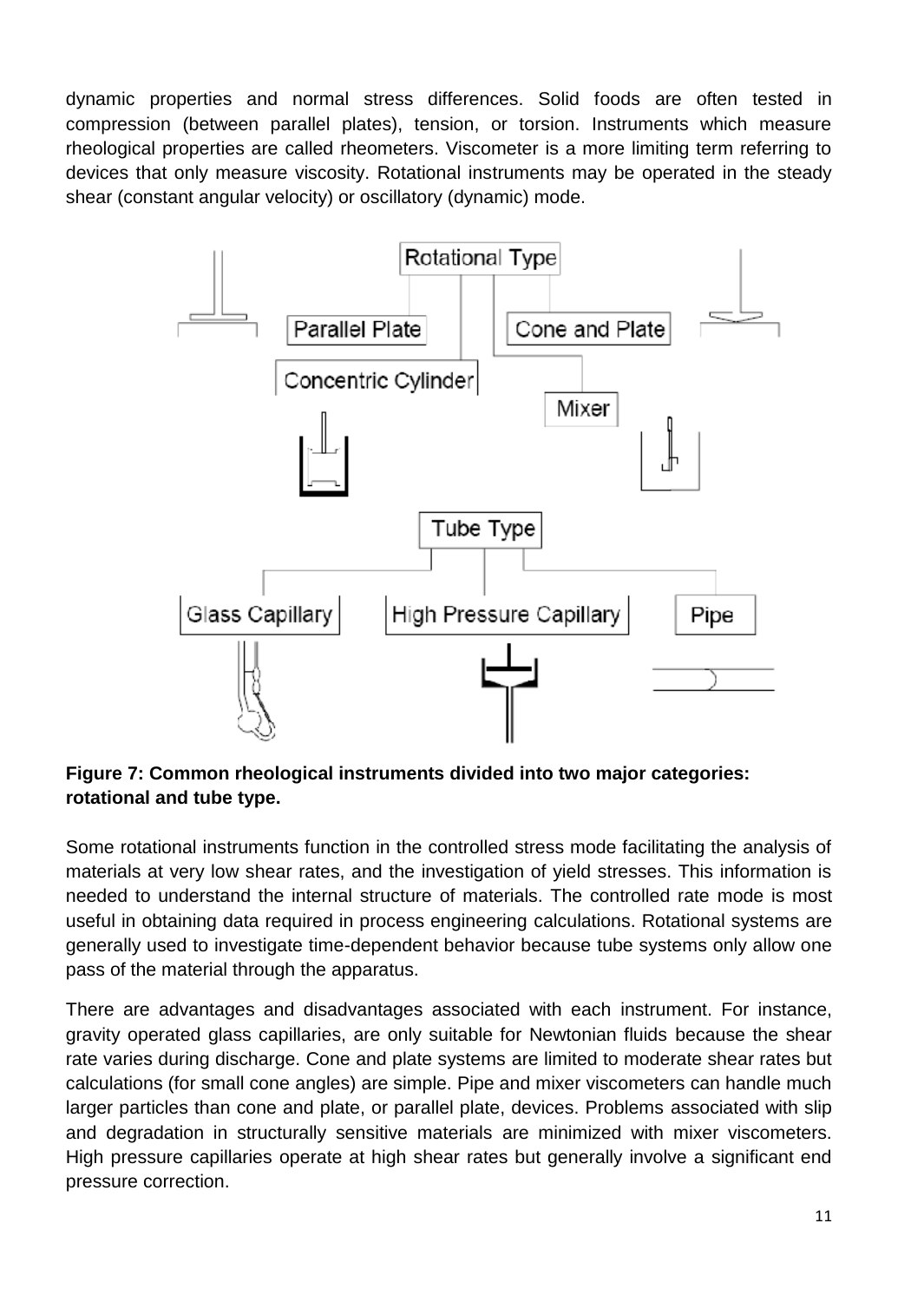#### **VISCOMENTRY**

#### **Tube Viscometry**

Tube viscometers are very useful in collecting rheological data. These instruments may be placed into three basic categories: glass capillaries (Figure 8), often called U-tube viscometers because of their resemblance to the letter U; high pressure capillaries (Figure 9); and pipe viscometers (Figure 10). All establish a pressure difference to create flow. The major difference between a capillary and a pipe viscometer is the diameter of the tube. Although there is no clearly defined size at which a tube should be called a capillary or a pipe, some guidelines can be offered. Diameters in commercial capillary instruments typically range from 0.1 to 4 mm with a variation in entrance angles of 15 to 90 degrees. Pipe viscometers are usually built "on-site" so size varies widely. Some may be as small as 7mm in diameter but values greater than 12 mm (typically 12 to 32mm) are not uncommon in food applications.



**Figure 8: Ostwald and Canon-Fenske glass capillary (U-tube) viscometers**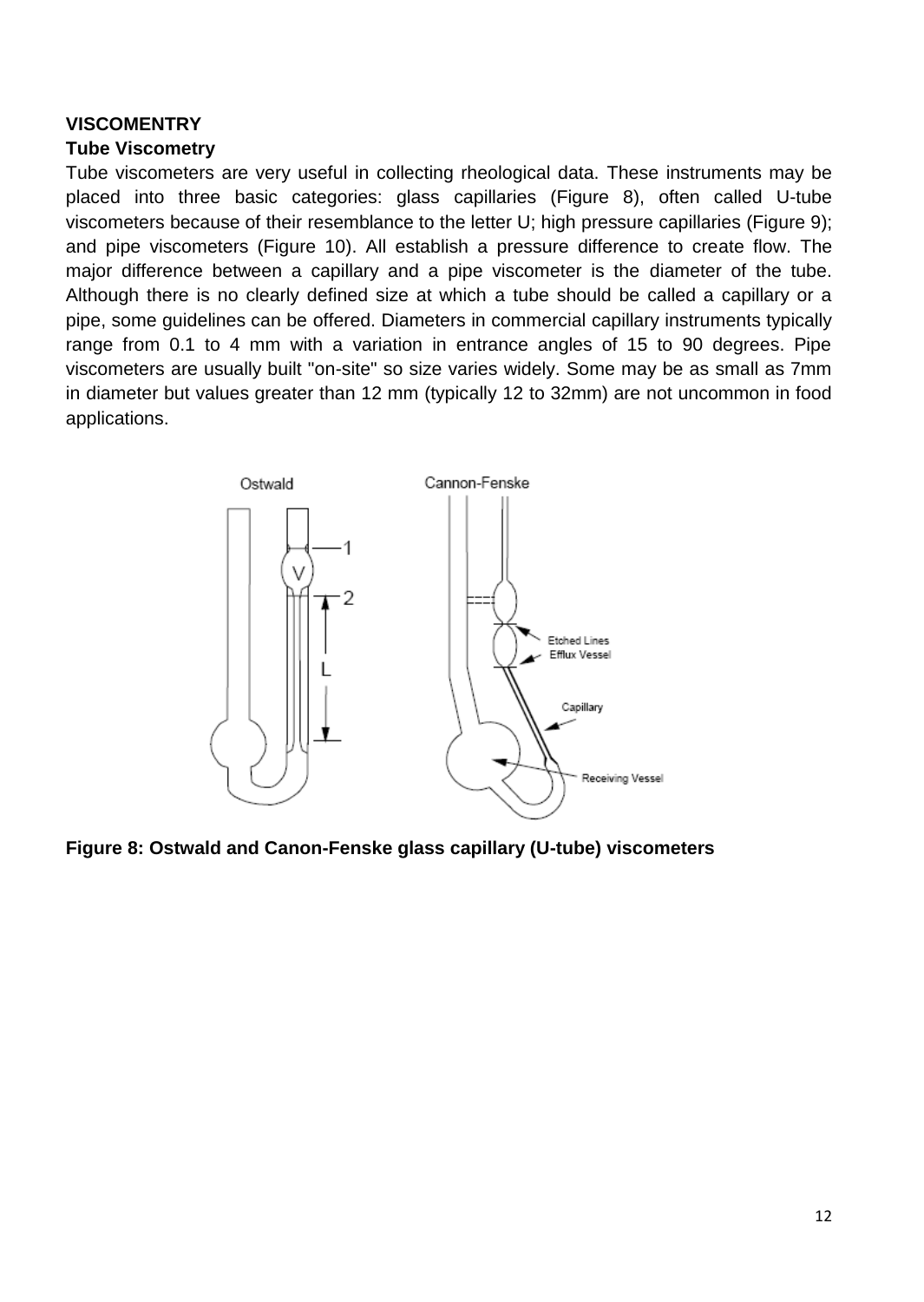

**Figure 9: High pressure capillary viscometer.**

In typical operation, the U-tube viscometer is filled by inverting it into a sample and sucking (into the side with the capillary) fluid into the fixed sample bulb. The viscometer is turned upright, then placed in a temperature controlled bath and allowed to reach thermal equilibrium. After a certain period of time, usually 5 to 10 minutes, the fluid is allowed to flow down through the capillary. A stopwatch is started when fluid passes the upper etched line and stopped when the fluid surface passes the lower etched line. The resulting time is considered the efflux time for fluid discharge from the bulb and fluid viscosity is calculated from this value. Raw data for tube viscometers are pressure drop and volumetric flow rate. The pressure drop is determined from pressure transducers or, in the case of U-tube viscometers, the height of fluid above a reference point. In high pressure capillaries, flow rates are calculated from the assumption that volumetric flow in the piston (or barrel) and the capillary are equivalent. Volumetric flow rate may be determined from the mass flow rate measured in pipe systems using a mass flow meter or a weight tank. Density is required for this calculation because the volumetric flow rate equals the mass flow rate divided by the density.

#### **Rotational Viscometry**

Rotational viscometers have proven to be very useful in evaluating time-dependent fluid behaviour because (unlike tube viscometers) they easily allow materials to be subjected to alternate periods of shear and rest. Traditional rotational viscometers include cone and plate, parallel plate, and concentric cylinder units operated under steady shear conditions. They may also be capable of operating in an oscillatory mode. Cone and plate systems are sometimes capable of determining normal stress differences. Concentric cylinder systems have been used in research to evaluate these differences; however, commercial instruments of this type are not available.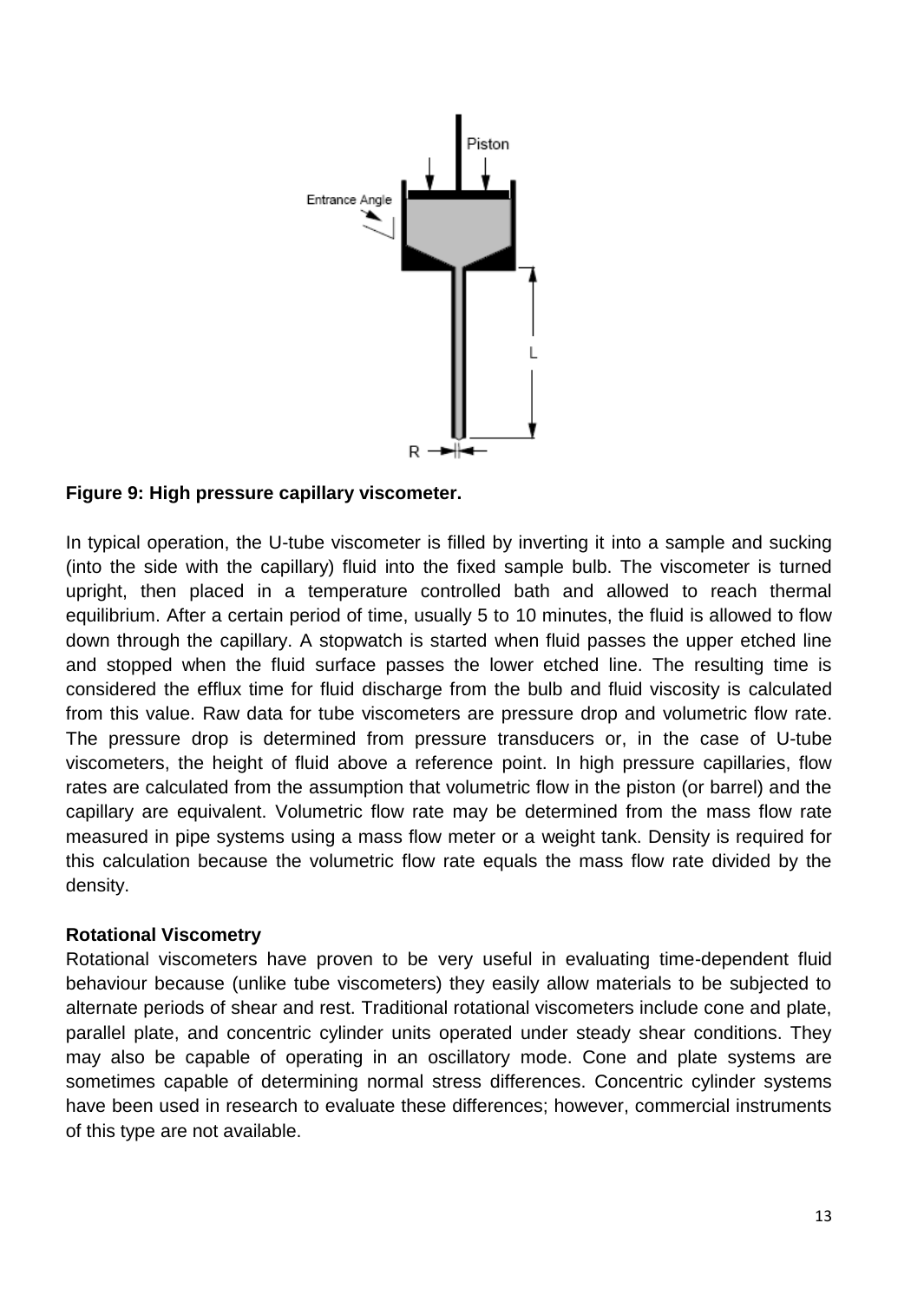#### **VISCOMETERS FOR PROCESS CONTROL AND MONITORING**

The goal of this section is to provide an overview of the primary measurement concepts and issues involved in the use of viscometers for continuous process control or monitoring. All process viscometers used for food products must conform to appropriate sanitary standards and accepted practices such as the 3-A and Egg 3-A standards published by the International Association of Milk, Food and Environmental Sanitarians. Viscometers discussed here are typical of industrially available units which are generally acceptable for use in the food industry.

**In-line or On-line Installation.** Viscometers for process control or monitoring may be installed using various measurement schemes. "In-line" systems are installed directly in the process line, usually in a pipe. These systems are subject to process variations, such as changes in sample temperature, which may significantly influence sensor output. "On-line" units make measurements on a product side stream, also called a by-pass loop, taken from the main process flow line. One advantage of this type of system is that sample variables (including flow rate, temperature, and pressure) may be controlled during testing. A third type of process control viscometer is the immersion system designed for use in process vessels, particularly mixing tanks. The above units provide alternatives to "off-line" measurements where a small sample is removed from the process line and evaluated in a standard laboratory instrument.

#### **Practical Considerations in Selecting a Process Control Viscometer.**

It is important to have a good understanding of the fluid under consideration before selecting a process control viscometer. The influence of temperature, ingredient formulation, and processing conditions on flow behaviour must be ascertained before quality control or setpoints can be accurately established. Temperature has such a strong influence on rheological behaviour, hence, it is usually necessary to either carefully control it when conducting measurements or compensate for it when making final calculations. Process control viscometers are generally designed for Newtonian fluids where the viscosity is not a function of shear rate. To evaluate non-Newtonian fluids, multiple data points, taken at different shear rates are required. Hence, operational shear rates must be established and matched to the capabilities of the process control viscometer. Process control viscometers may provide a strictly empirical parameter, an apparent viscosity, or a flow curve if samples are deformed at multiple shear rates. This information must be correlated to specific processing factors, such as the amount of cocoa butter in chocolate or the amount of water in tomato paste, before a control scheme can be initiated. If an on-line instrument is used for quality control, then quality must be carefully defined and directly related to the rheological property being measured. Also, the acceptable variation in quality must be known to establish the proper limits (or set-points) required in developing a control strategy. All process control viscometers must be calibrated regularly and carefully observed to ensure satisfactory long term performance.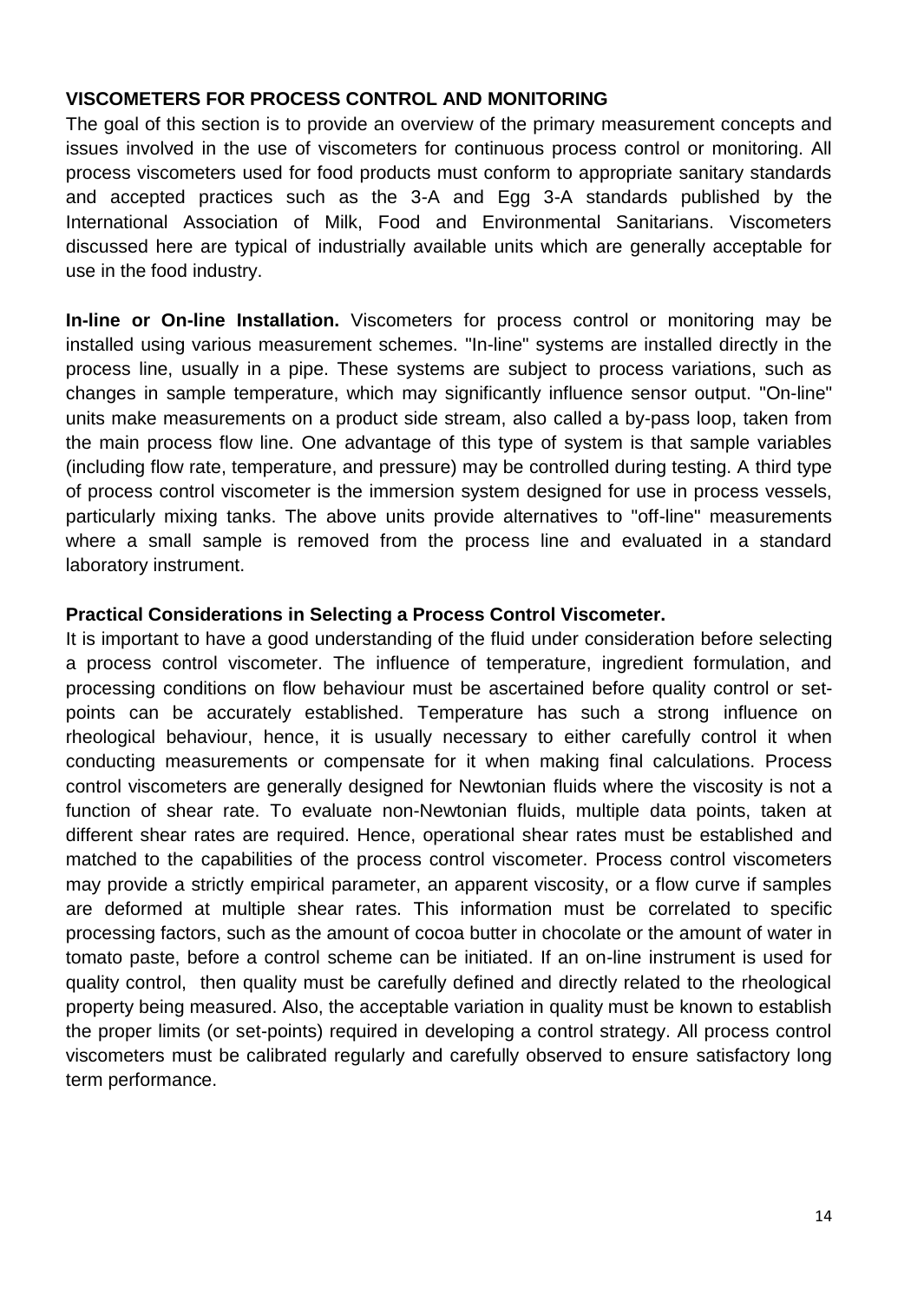#### **Empirical Measurement Methods for Foods**

The food industry uses many empirical instruments (Table 1) to measure the flow behavior of food products. These devices are not used to determine fundamental rheological properties, but results may find diverse applications: quality control, correlation to sensory data, or even serve as official standards of identity. Food engineers may find it necessary to replace empirical devices, like the Bostwick Consistometer used for pureed foods, with more fundamental instruments to achieve engineering objectives related to process control. All the instruments discussed in this section are used for food products. It is important to recognize the fact that numerous foods are so complex; it is not practical, and in many cases not possible, to measure their fundamental rheological properties. Carrots, peanuts, peas, or beans (for example) are non-homogeneous, nonisotropic materials with complex geometries. Only empirical testing devices, capable of measuring composite material behavior, provide a suitable means of characterizing these foods. Empirical instruments are a valuable and well established part of the food industry. Since they do not measure fundamental properties, they may appropriately be called indexers.

#### **Dough Testing Equipment (Farinograph, Mixograph, Extensigraph, Alveograph).**

Dough, a combination of cereal (usually wheat) flour, water, yeast, salt, and other ingredients, is probably the most complex material facing the food rheologist; hence, it is not surprising that many empirical instruments have been developed to evaluate the flow behaviour of dough. The instruments may be divided into two major groups: those which measure the power input during dough development caused by a mixing action, and those which subject prepared (developed) dough to an extensional deformation. The following discussion will describe the major instruments found in each group.

One of the most widely used dough mixers is the **Farinograph.** This instrument combines dough ingredients using two Z-shaped mixing blades that rotate, at different speeds, in opposite directions. Mixing is initiated with dry flour and water is added from a titrating buret during testing. A dynamometer is used to record torque on the drive shaft of the mixing blades. Output is given as a farinogram: a plot of an instrument-dependent parameter proportional to torque, expressed as a Brabender unit (BU, also called consistency), versus time. The shape of the farinogram is interpreted in terms of factors related to flour quality and the behaviour of the dough in the bakery: dough development time, stability, mixing tolerance, and degree of softening. The amount of water required to give a consistency of 500 BU to a14% moisture content (wet basis) flour is also an important flour parameter, known as the farinograph water adsorption, determined using the Farinograph.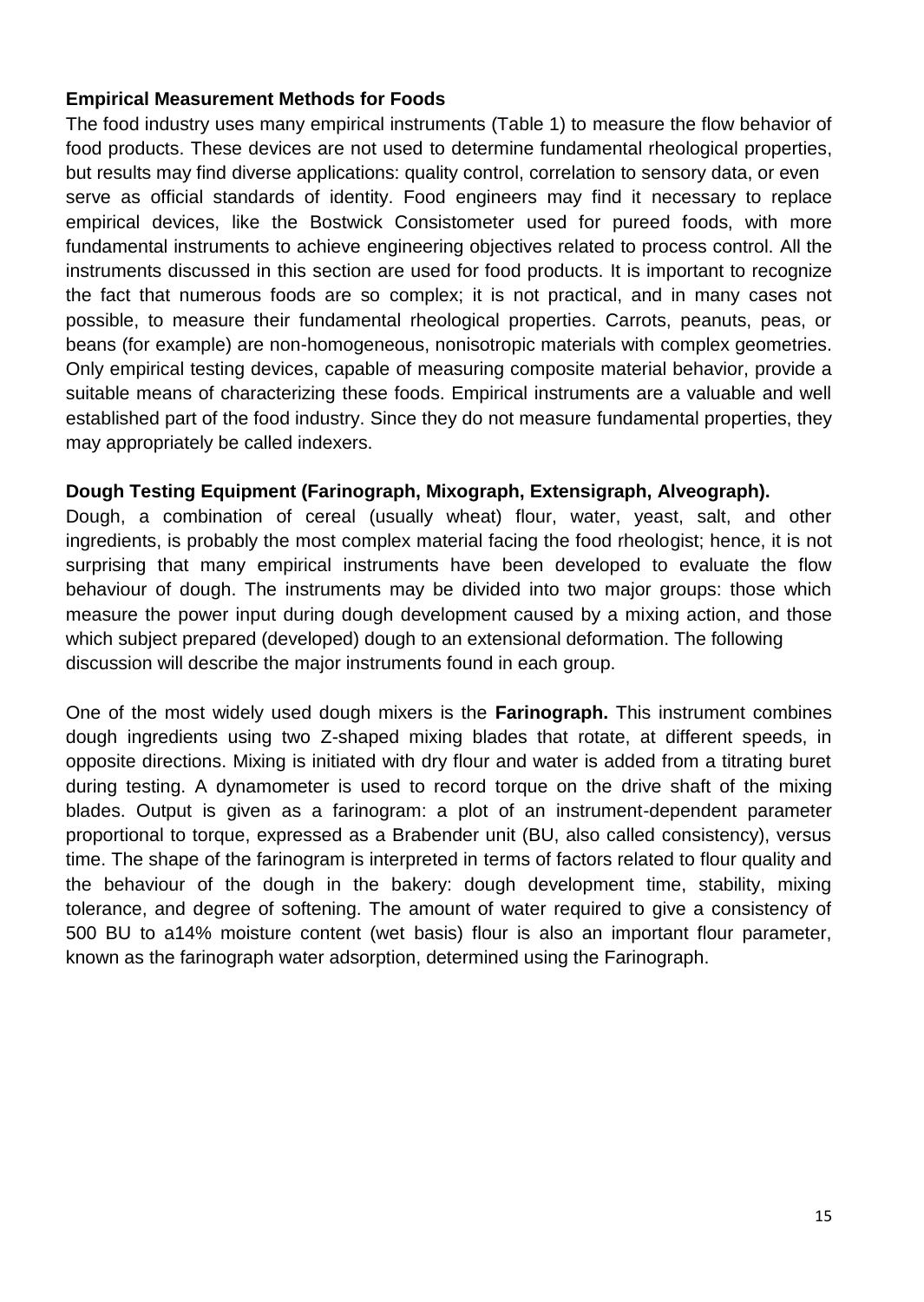# **Table 1: Typical Empirical Testing Instruments and Applications for Food Products**

| <b>Device</b>                            | <b>Common Application</b>                      |
|------------------------------------------|------------------------------------------------|
| <b>Adams Consistometer</b>               | consistency of semi fluid food purees          |
| <b>Armour Tenderometer</b>               | beef tenderness                                |
| <b>Baker Compressimeter</b>              | staleness of bread                             |
| <b>Ballauf Pressure Tester</b>           | puncture testing of fruit and vegetables       |
| <b>BBIRA Biscuit Texture Meter</b>       | hardness of cookies and crackers               |
| <b>Bloom Gelometer</b>                   | puncture test of gelatins and gelatin jellies  |
| <b>Bostwick Consistometer</b>            | flow of baby foods and similar purees          |
| <b>Chatillon Pressure Tester</b>         | puncture testing of fruit and vegetables       |
| <b>Effi-Gi Pressure Tester</b>           | puncture testing of fruit and vegetables       |
| Extensigraph                             | behaviour of wheat dough                       |
| Farinograph                              | baking quality of wheat flour                  |
| <b>FMC Pea Tenderometer</b>              | quality and maturity of fresh green peas       |
| <b>FTC Texture Test System</b>           | attachments for many foods                     |
| <b>GF Texturometer</b>                   | attachments for many foods                     |
| <b>Haugh Meter</b>                       | egg quality                                    |
| <b>Hilker-Guthrie Plummet</b>            | firmness of cultured cream                     |
| <b>Instron Universal Testing Machine</b> | attachments for many foods                     |
| <b>Kramer Shear Press</b>                | tenderness of peas and other particulate foods |
| Magness-Taylor Pressure Tester           | puncture testing of fruit and vegetables       |
| <b>Marine Colloids Gel Tester</b>        | puncture test marine extract gels              |
| Mixograph                                | baking quality of wheat flour                  |
| Ottawa Pea Tenderometer                  | quality and maturity of fresh green peas       |
| <b>Ottawa Texture Measuring System</b>   | attachments for many foods                     |
| <b>Pabst Texture Tester</b>              | firmness of particulate foods                  |
| Penetrometer                             | firmness of butter and margarine               |
| <b>Plint Cheese Curd Torsiometer</b>     | setting of cheese curd                         |
| Resistograph                             | baking quality of wheat flour                  |
| Ridgelimiter                             | stiffness of pectin and fruit jellies          |
| <b>Stevens Compression Response</b>      | attachments for many foods                     |
| Analyzer                                 |                                                |
| Succulometer                             | maturity and quality of fresh sweet corn       |
| <b>SURDD Hardness Tester</b>             | hardness of fats and waxes                     |
| <b>Torry Brown Homogenizer</b>           | toughness of fish                              |
| <b>USDA Consistometer</b>                | consistency of semifluid food purees           |
| Van Dorran Pressure Tester               | puncture testing of butter                     |
| <b>Warner-Bratzler Shear</b>             | toughness of meat                              |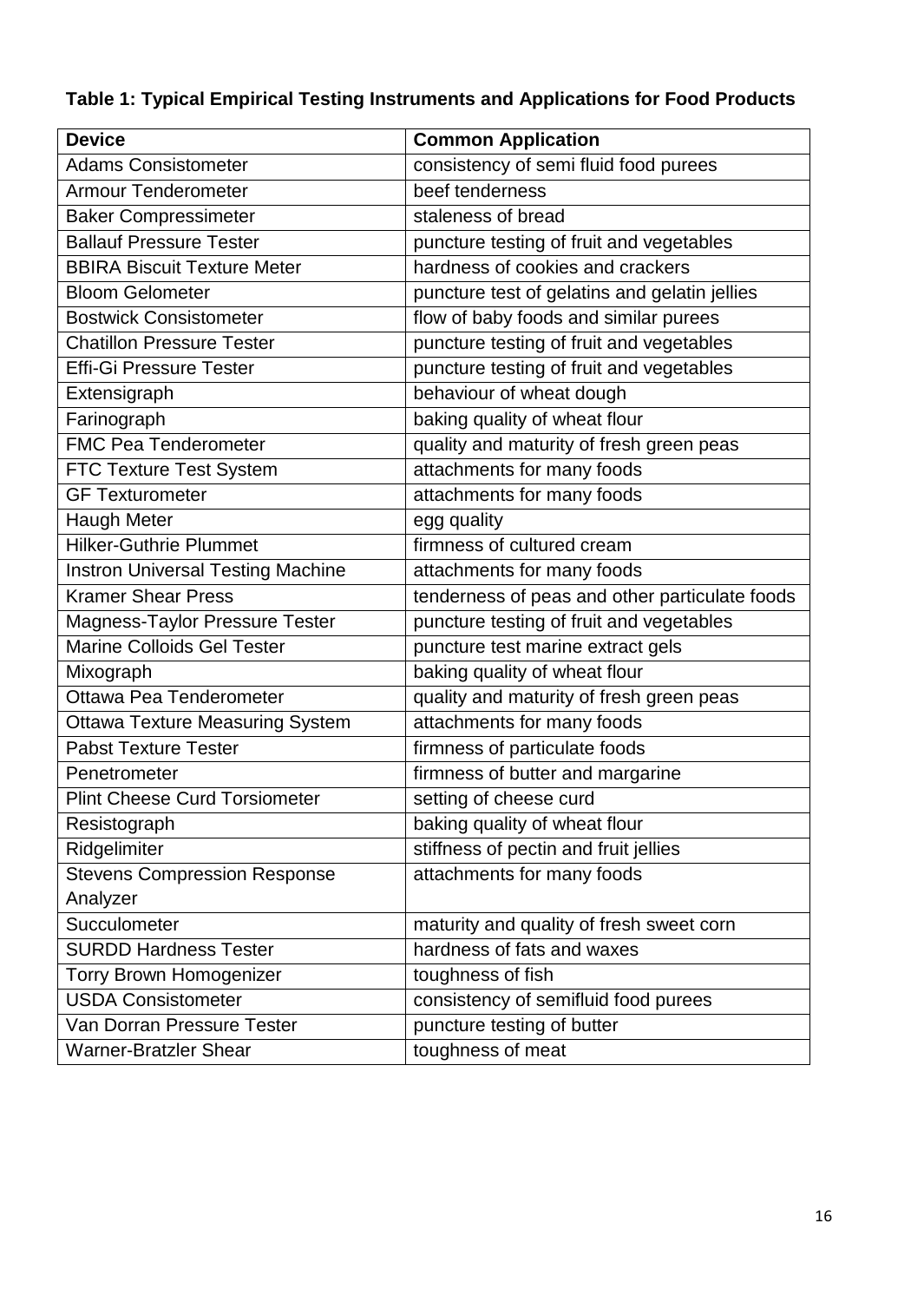An alternative to the Farinograph is the **Mixograph** which involves a planetary rotation of vertical pins (lowered into the dough) about stationary vertical pins attached to the mixing bowl. Torque is recorded while mixing a fixed amount of flour and water. Results are given in terms of a mixogram which is interpreted in a manner analogous to that discussed for the farinogram.

The **Extensigraph** generally conducts tests on doughs prepared in the Farinograph. A special molding device shapes the dough into a cylindrical specimen which is placed horizontally into a support system. The ends are clamped firmly in place leaving the middle section free for testing. A hook contacts the middle of the sample and stretches it while moving downward at a constant speed. The force on the sample, caused by the downward motion of the hook, is recorded. Results are given as an extensogram, a plot of force (in Brabender units) versus time and extension, which provides valuable quality control information for the dough. It is important to note that materials with similar farinograms may have very different extensograms. The effects of oxidizing agents and enzymes on dough behaviour, for example, can often be evaluated with extensograms.

The **Alveograph**, also called the Chopin Extensigraph, measures dough behaviour when subjecting it to an extensional deformation. In this instrument, a circular disk is cut from a sheet of dough and clamped, around its circumference, to the base plate of the test apparatus. Air flowing through the base plate causes the dough to expand into a spherically shaped bubble which eventually ruptures, completing the test. The air pressure in the bubble over time is recorded and plotted as an alveogram. In routine testing, the maximum height, overall length, and the area under the curve are the primary parameters taken off the alveogram.

#### **Cone Penetrometer**

Stiff materials --like butter, peanut butter, or margarine -- are often assessed for "spreadability" using cone penetration data. This instrument consists of a weighted cone that is positioned vertically over the flat surface of the test sample. Cone angles of 20 or 45 degrees are typical. In standard testing, the cone is released into the sample and the depth of penetration, after a fixed period of time, is measured. Results may be presented in terms of a yield value which is directly proportional to the weight of the cone assembly and inversely proportional to the depth of penetration. Operating cone penetrometers with a constant downward speed, instead of a constant weight, is also an effective method of obtaining experimental data.

#### **Visco-Amylograph**

The Visco-Amylograph was designed to evaluate the behavior of starch solutions during gelatinization. It consists of a rotating bowl with eight vertical pins and a matching, suspended element, with seven vertical pins. Torque is recorded on the upper element during rotation of the bowl. The system includes a thermoregulator which allows the sample to be heated (the standard rate is 1.5°C per minute) during testing. When an aqueous suspension of starch is heated above the gelatinization temperature, the fluid thickens dramatically. A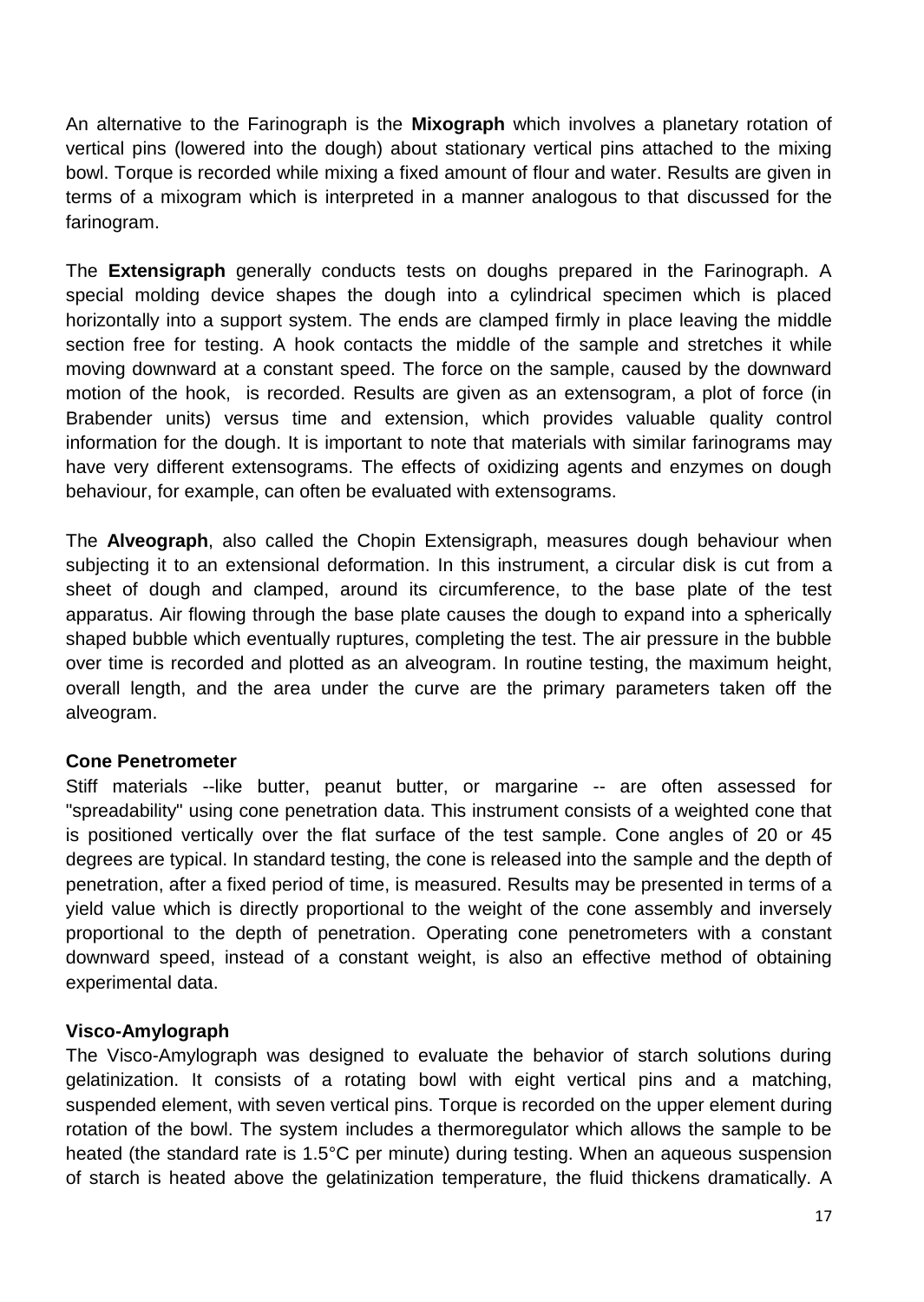complete amylograph test usually involves four distinct thermal periods while the bowl is rotated at a constant speed: heating, holding, cooling, and holding. Results are presented as an amylogram which is a plot of torque (given as viscosity in Brabender units) versus time. Amylograms have proven useful in evaluating the quality of starch and its behavior as a thickening agent in many food systems.

#### **Rapid Visco Analyser**

This instrument generates data similar to that provided by the Visco-Amylograph. Small samples, typically 3 to 4 grams of starch in water, are heated in a small mixing vessel with a pitched paddle impeller. Samples are subjected to user program changes in temperature (heating, holding, and cooling) intended to match processing conditions found in a particular application. Torque, or instrument viscosity, are measured over time while the sample is agitated and programmed temperature changes are executed. This instrument, originally intended to evaluate the quality of Australian wheat, may be used to examine the quality of a wide variety of food starches.

#### **Brookfield Rotating Disks and T-Bars**

Brookfield Engineering Laboratories (Stoughton, MA) manufactures a rotational instrument (called the Brookfield Viscometer) that is extensively used in the food industry. The most common sensors are flat disks (spindles) attached to the instrument with a vertical shaft. Disks are available in various sizes and may be rotated at different speeds. Torque required to maintain constant rotation is measured. Disk sensors can be very useful in obtaining a relative index of food thickness for the purpose of comparing products or making quality control judgments. In addition to disks, T-shaped bars are made for the same purpose. Instruments, equipped with the T-bars, can also be attached to the Brookfield Helipath Stand which allows the entire instrument to be lowered during testing. This causes the sensor to take a spiral path through the sample while torque data are obtained. The Helipath Stand is typically used for thick pastes and gels where a rotating disk would be difficult to insert or create a channeling effect during measurement.

#### **Falling Ball Viscometer**

This type of viscometer involves a vertical tube where a ball is allowed to fall, under the influence of gravity, through a Newtonian fluid. Viscosity is calculated on the basis of the time taken to fall a fixed distance. If the vessel diameter is 10 times the ball diameter, wall effects can be neglected. The rising bubble viscometer represents another application of the falling ball concept. In this case, a bubble of air is allowed to ascend through a column of sample. Rising time over a set distance is correlated to Newtonian viscosity.

#### **Brabender-FMC Consistometer**

This unit was originally designed to evaluate cream style corn but it has also been used for ketchup, tomato paste, baby food, and similar products. It is designed to lower a thin, rectangular shaped, paddle into a sample held in a stainless steel cup. The cup is rotated at a single speed of 78 rpm. This motion creates a torque on the paddle that is read from a dial located on the top of the instrument. Paddles are available in various sizes: 5.08 cm (2 inch) by 3.56 cm (1.4 inch) is typical.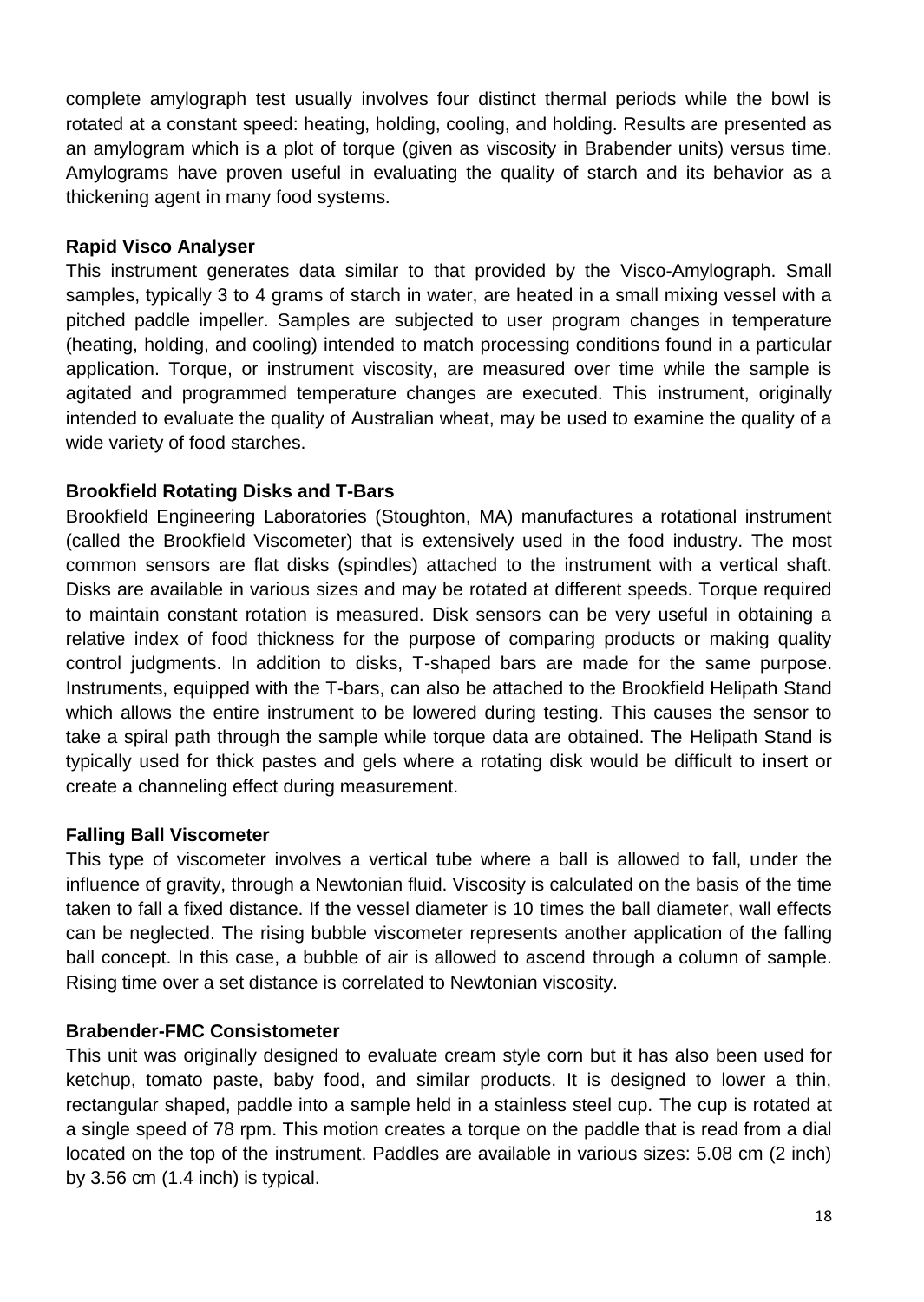#### **Simple Compression**

Biological materials may be evaluated in terms of a bioyield point and a rupture point. A curve such as the one illustrated in Figure 8 is typical for solid foods, like fruits and vegetables, when a cylindrical sample is tested in simple compression. The initial portion of the curve (ab) is a straight line up to the linear limit (b). Young's modulus may be calculated from the stress and strain at that point. The slope of the initial portion of the curve is often taken as an index of firmness. When stress and strain cannot be calculated, data may be simply plotted in terms of force and deformation. The bioyield point (c) is related to a failure in the microstructure of the material associated with an initial disruption of cellular structure. The rupture point (d) of the material, defined by and, correlates to the macroscopic failure in the sample. With more brittle materials the rupture point may be very close to the bioyield point: These points may be widely separated in tough materials.



**Figure 10: Generalized compression curve for a biological solid**

#### **TEXTURE PROFILE ANALYSIS (TPA)**

Texture refers to the human sensation of food derived from its rheological behavior during mastication and swallowing. Obtaining a quantitative description of texture using instrumental data is very complicated because no instrument can duplicate human capabilities. From an engineering perspective, the mouth can be considered an intricate mechanical system and chemical reactor that can crush, wet, enzymatically degrade, pressurize, heat or cool, pump, chemically sample for taste, and sense force and temperature. In addition, this "eating machine" has a sophisticated feedback control system. Initially there is open loop, feed forward control to set primary parameters: size of mouth opening, surface election for first bite (incisors or molars), etc. Once the food is in the mouth, there is an adaptive feed back control system with a variable gain -high with unfamiliar foods, low with everyday foods- that depends on bolus development during mastication. This process is influenced by many factors: volume of the oral cavity, rate of addition of saliva, chemical composition of saliva, chemical and physical interaction of saliva and the food, rate of chewing, total number of chews, surface area in contact with the food, movement of the lips and cheeks, dynamic volume of the oral cavity during mastication, residence time of the bolus, initial volume of the bolus, and partial fluid removal (by swallowing) during chewing. Given the above, it is not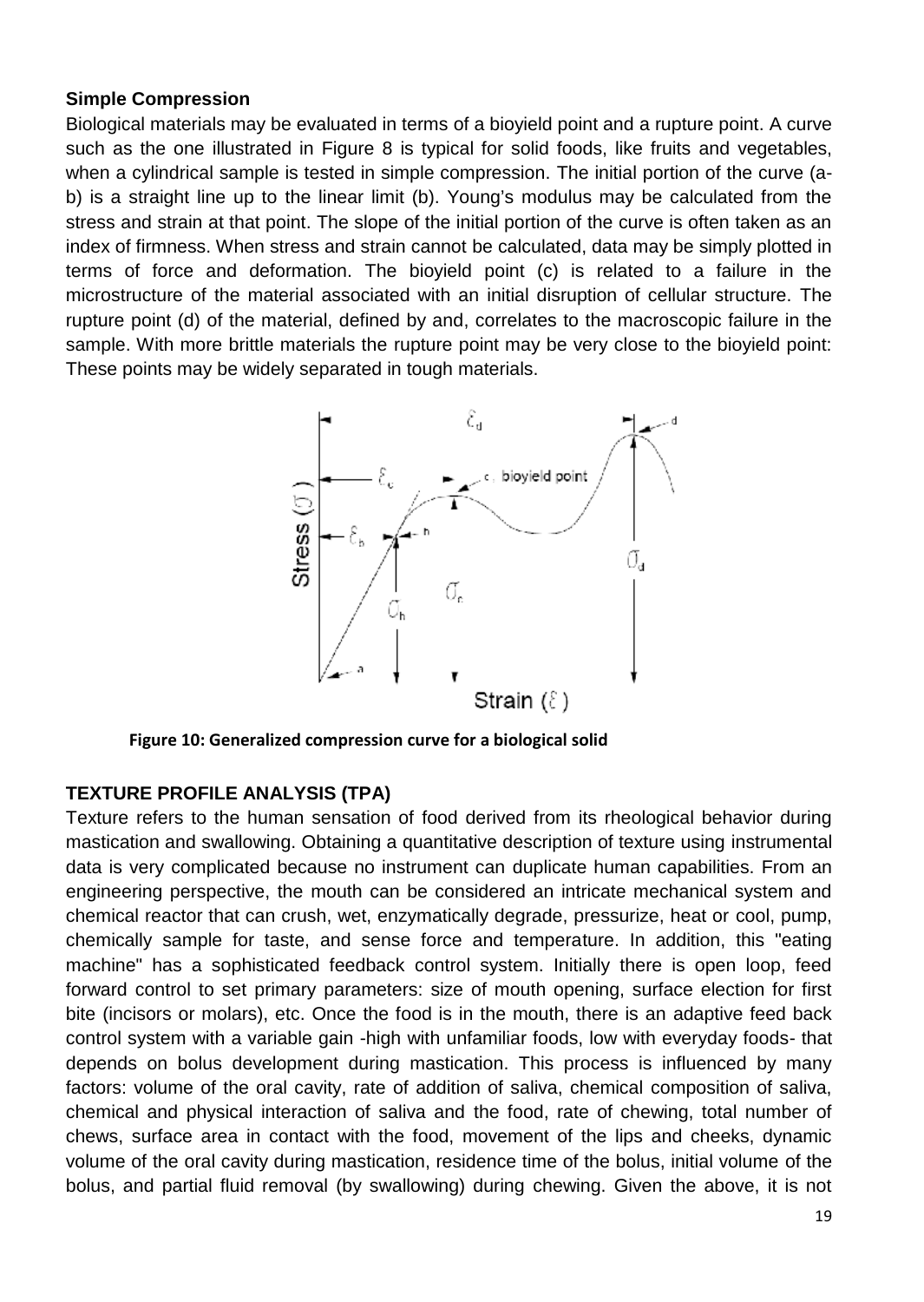surprising that little progress has been made in correlating fundamental rheological properties to the human perception of texture. There has been limited success with some fluid and solid foods. Overall, there are two methods to evaluate food texture: sensory and instrumental. The sensory method of developing a texture profile utilizes a human taste panel and provides the ultimate test which, as discussed above, cannot be completely duplicated by any instrumental procedure. Instrumental methods, however, are much less costly and time consuming than sensory tests. Moreover, they often correlate to critical sensory attributes which allow some measure of consumer acceptability. It is, however, rare for them to stand alone as a complete test. In any event, they can certainly be very valuable when used in conjunction with sensory panels. Generating and interpreting texture profile information, with instrumental or sensory means, is called Texture Profile Analysis.

## **MODELING RHEOLOGICAL BEHAVIOR OF FLUIDS**

Modeling provides a means of representing a large quantity of rheological data in terms of a simple mathematical expression. Many forms of the equations are possible and one master model, suitable for all situations, does not exist. The equations covered here are acceptable for a large number of practical problems involving homogeneous materials which do not experience a phase change over the range of conditions under consideration. The analysis of viscometer data may be enhanced through the use of mathematical models. Various models for approximation of rheological data have been presented. These models are:

The power law (de Waele, 1923)

$$
\sigma = K(\dot{\gamma})^n
$$

Linearizing equation 3 we have:

$$
ln \sigma = ln K + n ln \gamma
$$
 4

A plot of ln against ln  $\dot{y}$  gives a straight line graph with slope = n and intercept = ln K. The consistency index (K) is an indication of the viscous nature of the food.

The Herschel–Bulkley model

$$
\sigma = \sigma_0 + K(\gamma)^n
$$

and

5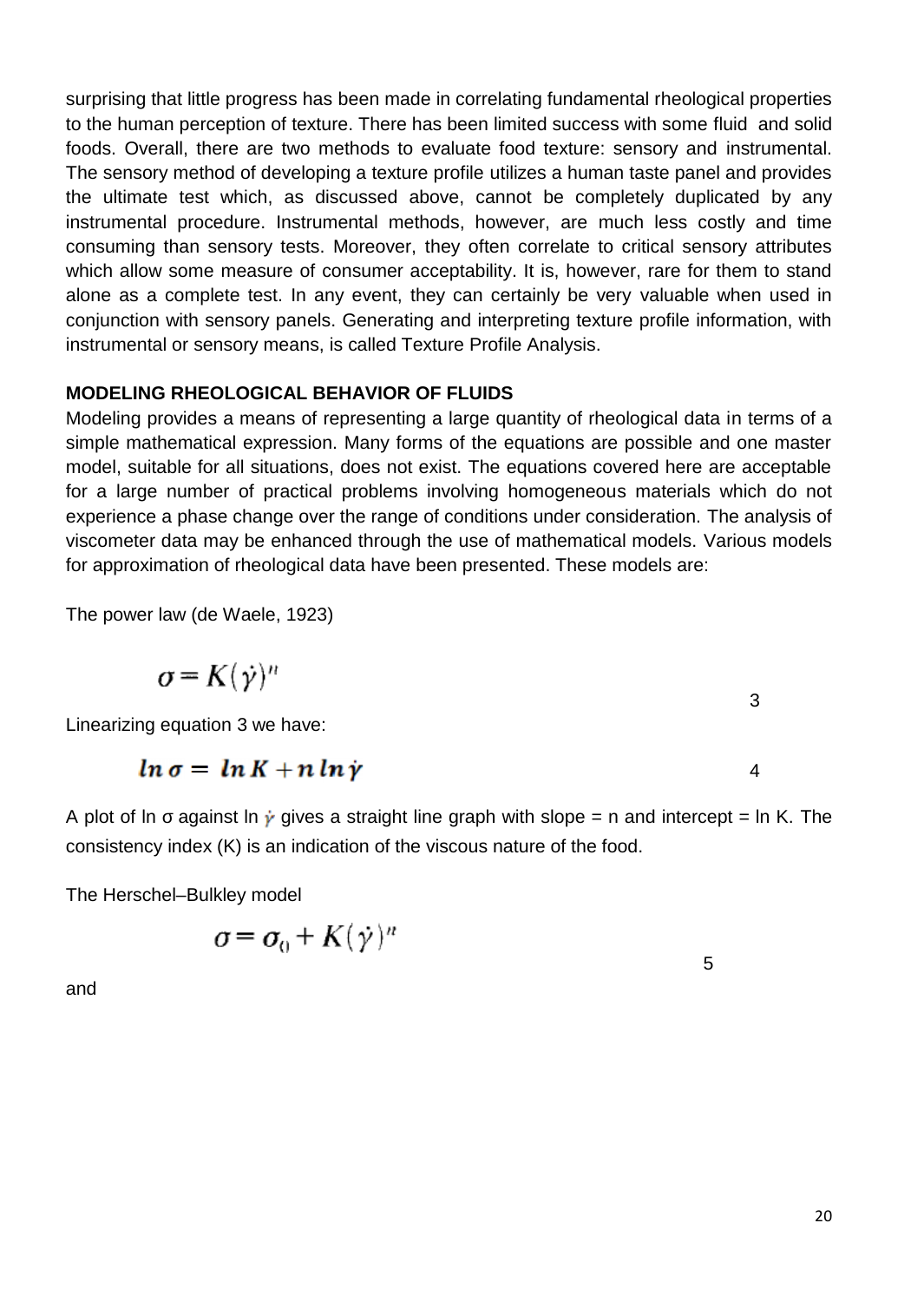The Casson model

$$
\sigma^{\frac{1}{2}}=\sigma_0^{\frac{1}{2}}+(\eta_{\circ}\gamma)^{\frac{1}{2}}
$$

The apparent viscosities for power-law and Herschel-Bulkley model fluids are given by equations (7) and (8), respectively:

6

8

 $\eta = K(\dot{\gamma})^{n-1}$ 7  $\eta = \sigma_0(\dot{\gamma})^{-1} + K(\dot{\gamma})^{n-1}$ 

Where  $\sigma$  = shear stress (Pa),  $\gamma$  = shear rate (s<sup>-1</sup>), = apparent viscosity (Pa.s), K = consistency factor,  $\sigma_0$  = yield stress on the material and n is the flow behaviour index.

There is some clear similarity between these models and indeed the Herschel–Bulkley model reduces to the power law if the yield  $n = \frac{0}{n}$  stress is zero. One drawback with these models comes with their prediction of the apparent viscosity. For low values of shear rate, these all give large values for . For this reason, the Cross model has been proposed

$$
\sigma = \dot{\gamma} \left[ \eta_{\infty} + \frac{\eta_0 - \eta_{\infty}}{1 + K \dot{\gamma}^n} \right]
$$

Where  $n_a$  = viscosity at zero shear,  $n_a$  = viscosity at infinite shear, and K and n are constants similar to those for the power law and Herschel–Bulkley.

The models should be utilized as a tool to better understand and interpret viscometer data. The utilization of rheological models normally requires viscosity data collection under defined conditions of shear rate and shear stress.

**Predicting the influence of temperature and concentration upon rheological properties** It is well-known that temperature can dramatically influence the viscosity of a fluid. This makes it imperative to be able to predict rheological properties as a function of temperature in order to control a process or product properties. Knowledge of rheological properties of foods and their variation with temperature and concentration have been globally important for industrialization of food technology for quality, understanding the texture, process engineering application, correlation with sensory evaluation, designing of transport system, equipment design (heat exchanger and evaporator), deciding pump capacity and power requirement for mixing. Fluid foods are subjected to different temperature and concentration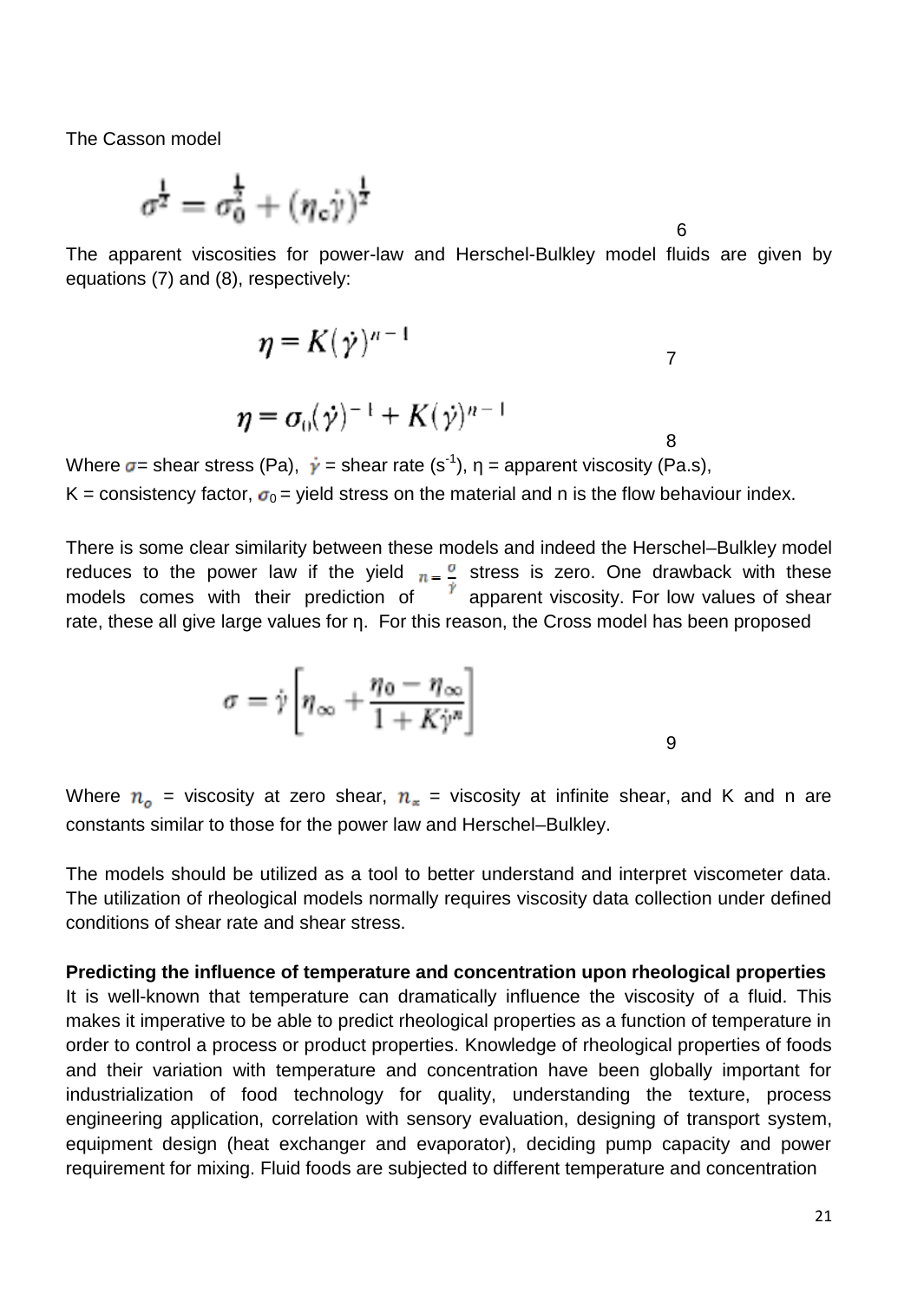during processing, storage, transportation, marketing, consumption. The effect of temperature on the apparent viscosity or consistency coefficient at a specific shear rate is generally expressed by the Arrhenius-type equation:

# $\eta$  = A exp (E/RT)

10

Where, is the viscosity at a particular shear rate, E is the Activation energy of flow (kJ/mol.K), R is the Universal gas constant (8.314 kJ/mol.K), T is the Absolute temperature (K), and A is a fitting parameter (Constant)

In order to linearize this expression, the logarithm of both sides should be taken:

# $\ln n$  = E/RT + InA

11

If  $\ln$  is plotted as a function of 1/T, where the temperature is expressed in degrees Kelvin (K); the slope will equal E/R and the y-intercept InA. An example of this procedure is plotted in the graph below:



It is interesting to note that this temperature sweep was carried out from 20° C to 80°C and the viscosity dropped by two orders of magnitude. This is a striking example of how sensitive a fluid's viscosity can be relative to the system temperature.

The effect of concentration on apparent viscosity or consistency is generally described by an exponential or a power type of relationship.

$$
K = a X^b
$$

Where a and b are constant, X is concentration.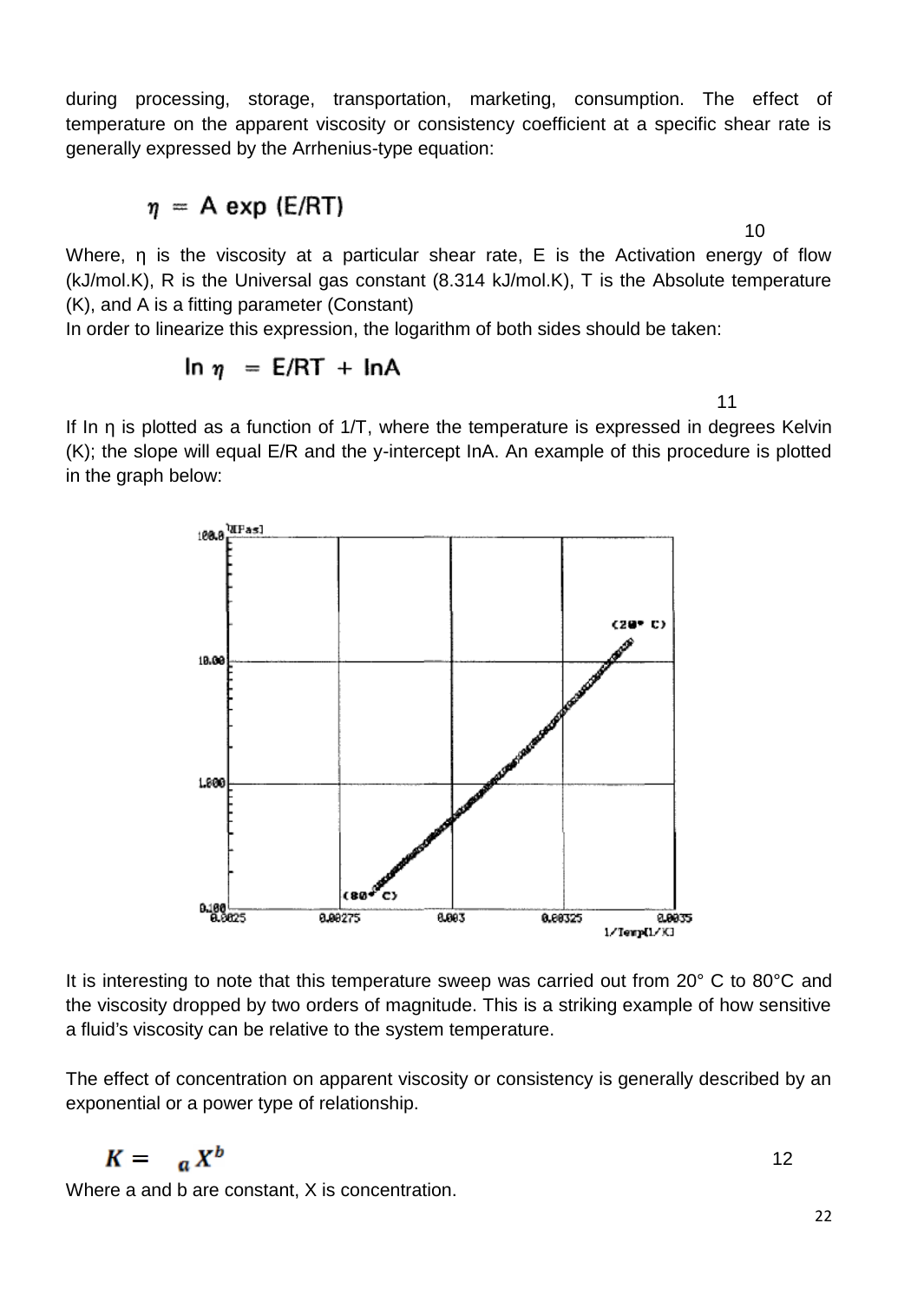## **FLUIDS**

There are two aspects of fluid mechanics which make it different to solid mechanics:

1. The nature of a fluid is much different to that of a solid.

2. In fluids we usually deal with *continuous* streams of fluid without a beginning or end. In solids we only consider individual elements.

We normally recognise three states of matter: solid; liquid and gas. However, liquid and gas are both fluids: in contrast to solids they lack the ability to resist deformation. Because a fluid cannot resist the deformation force, it moves, it *flows* under the action of the force. Its shape will change continuously as long as the force is applied. A solid can resist a deformation force while at rest, this force may cause some displacement but the solid does not continue to move indefinitely. A Fluid is a substance which deforms continuously, or flows, when subjected to shearing forces and conversely this definition implies the very important point that: If a fluid is at rest there are no shearing forces acting.

#### **Ideal Fluid**

This is a fluid which is assumed to have no viscosity, which is not real, it does not exist. This is a useful concept when theoretical solutions are being considered - it does help achieve some practically useful solutions.

# **Properties of Fluids**

The properties outlines below are general properties of fluids which are of interest in food process engineering.

#### **Density**

The density of a substance is the quantity of matter contained in a unit volume of the substance. It can be expressed in three different ways.

a. **Mass Density:** Mass Density, is defined as the mass of substance per unit volume. Units: Kilograms per cubic metre, kg/m $3$  (or kgm $3$ )

Typical values: Water = 1000 kgm $^3$ , Mercury = 13546 kgm $^3$  Air = 1.23 kgm $^3$ , Paraffin Oil = 800 kgm<sup>-3</sup> (at pressure =1.013 x 10<sup>-5</sup> Nm-<sup>2</sup> and Temperature = 288.15 K).

b. **Specific Weight:** Specific Weight ѡ, (sometimes ý, and sometimes known as *specific gravity*) is defined as the weight per unit volume or the force exerted by gravity, g, upon a unit volume of the substance.

$$
\omega = \rho g
$$

Units: Newton's per cubic metre, Nm-<sup>3</sup>)

Typical values:

Water =9814 Nm- $^3$ , Mercury = 132943 Nm- $^3$ , Air =12.07 Nm- $^3$ , Paraffin Oil =7851 Nm- $^3$ 

c. **Relative Density:** Relative Density, is defined as the ratio of mass density of a substance to some standard mass density. For solids and liquids this standard mass density is the maximum mass density for water (which occurs at 4°C) at atmospheric pressure.

13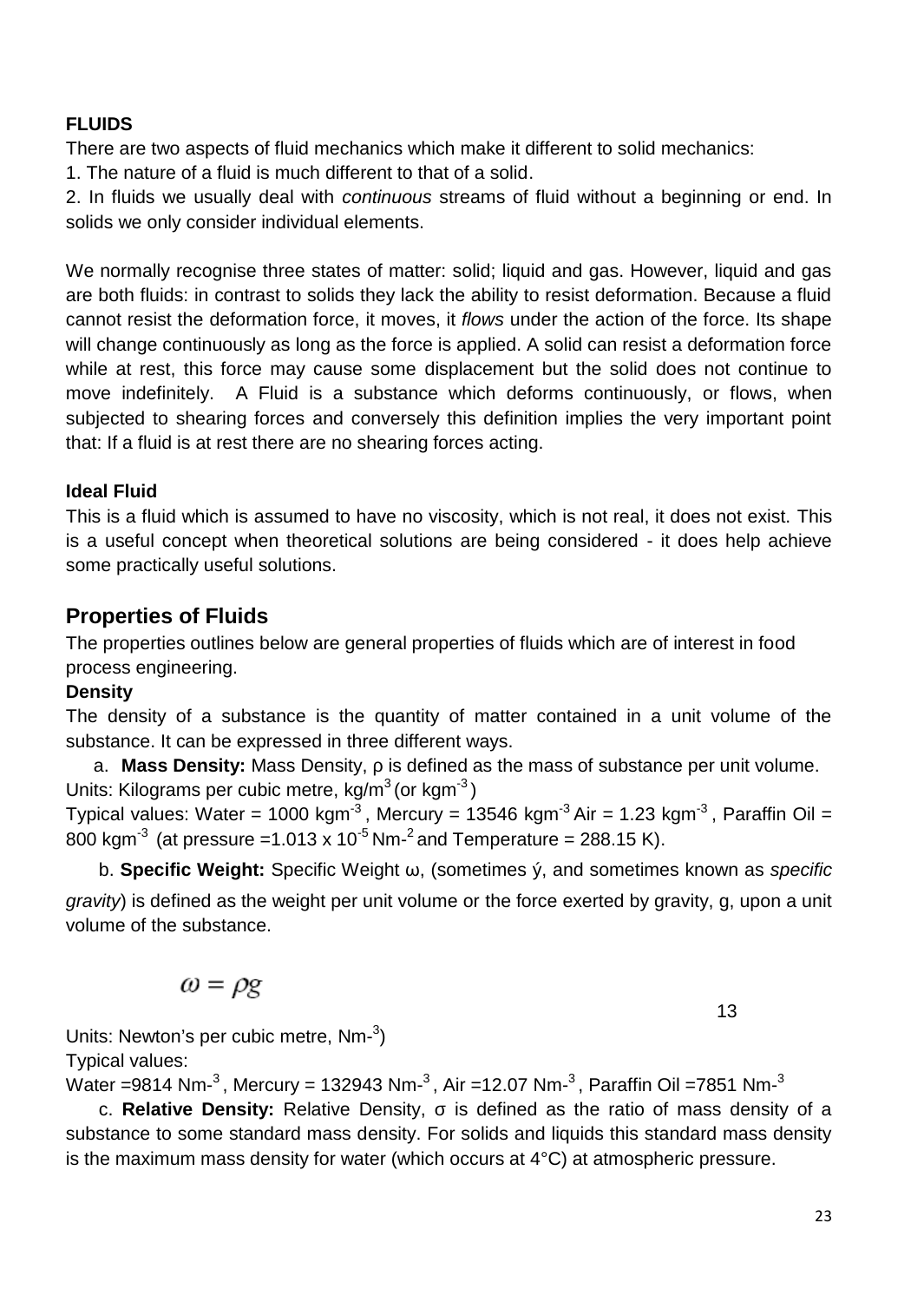$$
\sigma = \frac{\sigma_{\text{substance}}}{\sigma_{H_2O(at4^{\bullet}c)}}
$$

14

15

Units: None, since a ratio is a pure number.

Typical values: Water = 1, Mercury = 13.5, Paraffin Oil =  $0.8$ .

d. **Viscosity:** Viscosity, µ, is the property of a fluid, due to cohesion and interaction between molecules, which offers resistance to sheer deformation. Different fluids deform at different rates under the same shear stress. Fluid with a high viscosity such as syrup, deforms more slowly than fluid with a low viscosity such as water. All fluids are viscous, "Newtonian Fluids" obey the linear relationship given by Newton's law of viscosity,

$$
\tau = \mu \frac{du}{dy},
$$

Units Nm $^{-2}$ ; kg m $^{-1}$ s $^{-2}$ 

# **FLUID FLOW**

The measurement of flow rate in a liquid transport system is an essential component of the operation. Knowledge of flow rate and/or liquid velocity is important in design calculations. In addition, periodic measurements during actual operations are required to ensure that system components are performing in an expected manner. Consider the flow in a pipe in which water is flowing. At the pipe wall the velocity of the water will be zero. The velocity will increase as we move toward the centre of the pipe. This change in velocity across the direction of flow is known as velocity profile and shown graphically in the figure (11) below:





Because particles of fluid next to each other are moving with different velocities there **are** shear forces in the moving fluid i.e. shear forces are **normally** present in a moving fluid. On the other hand, if a fluid is a long way from the boundary and all the particles are travelling with the same velocity, the velocity profile would look something like this: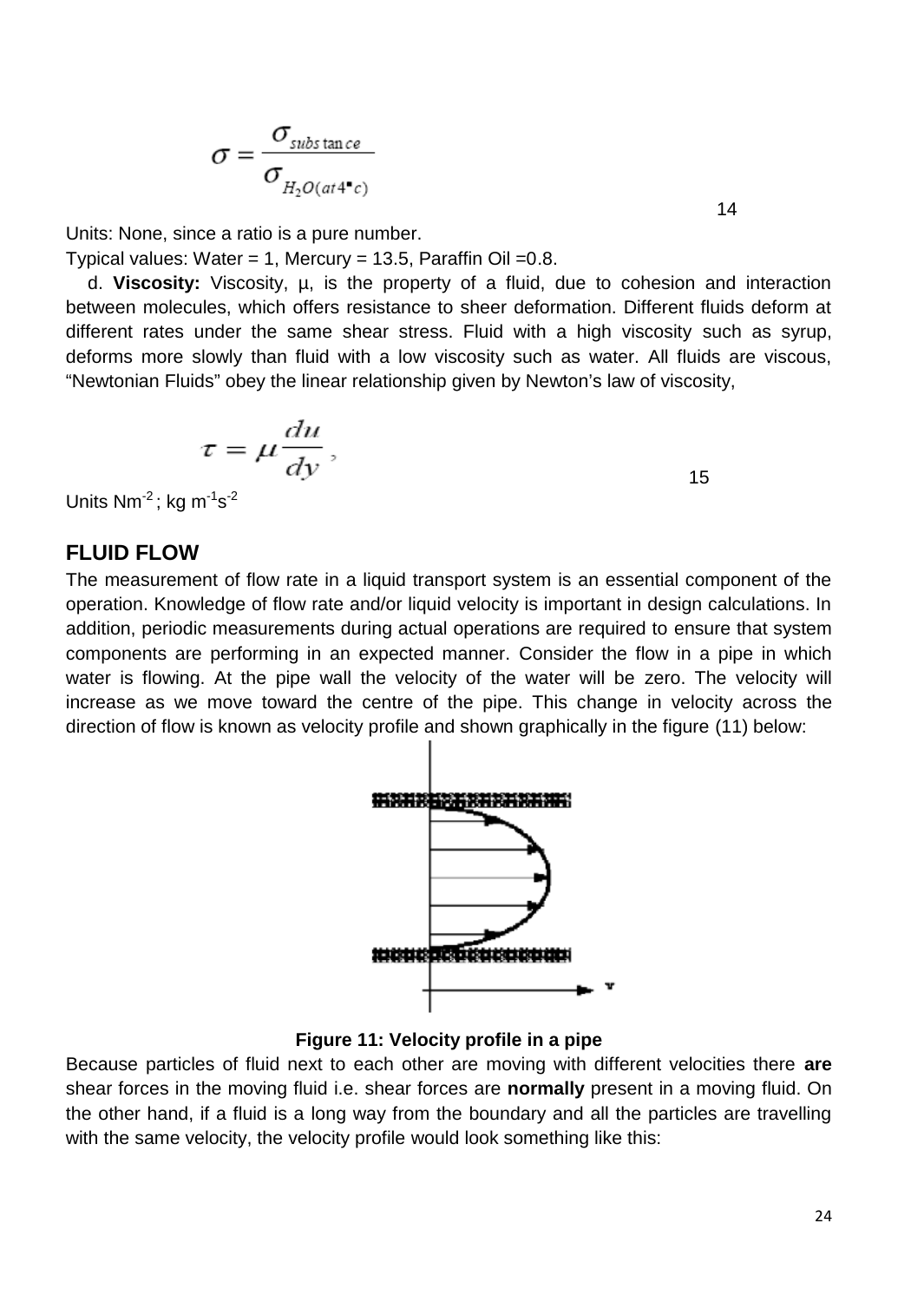

**Figure 12: Velocity profile in uniform flow**

# **LAMINAR AND TURBULENT FLOW**

If we were to take a pipe of free flowing water and inject a dye into the middle of the stream, what would we expect to happen?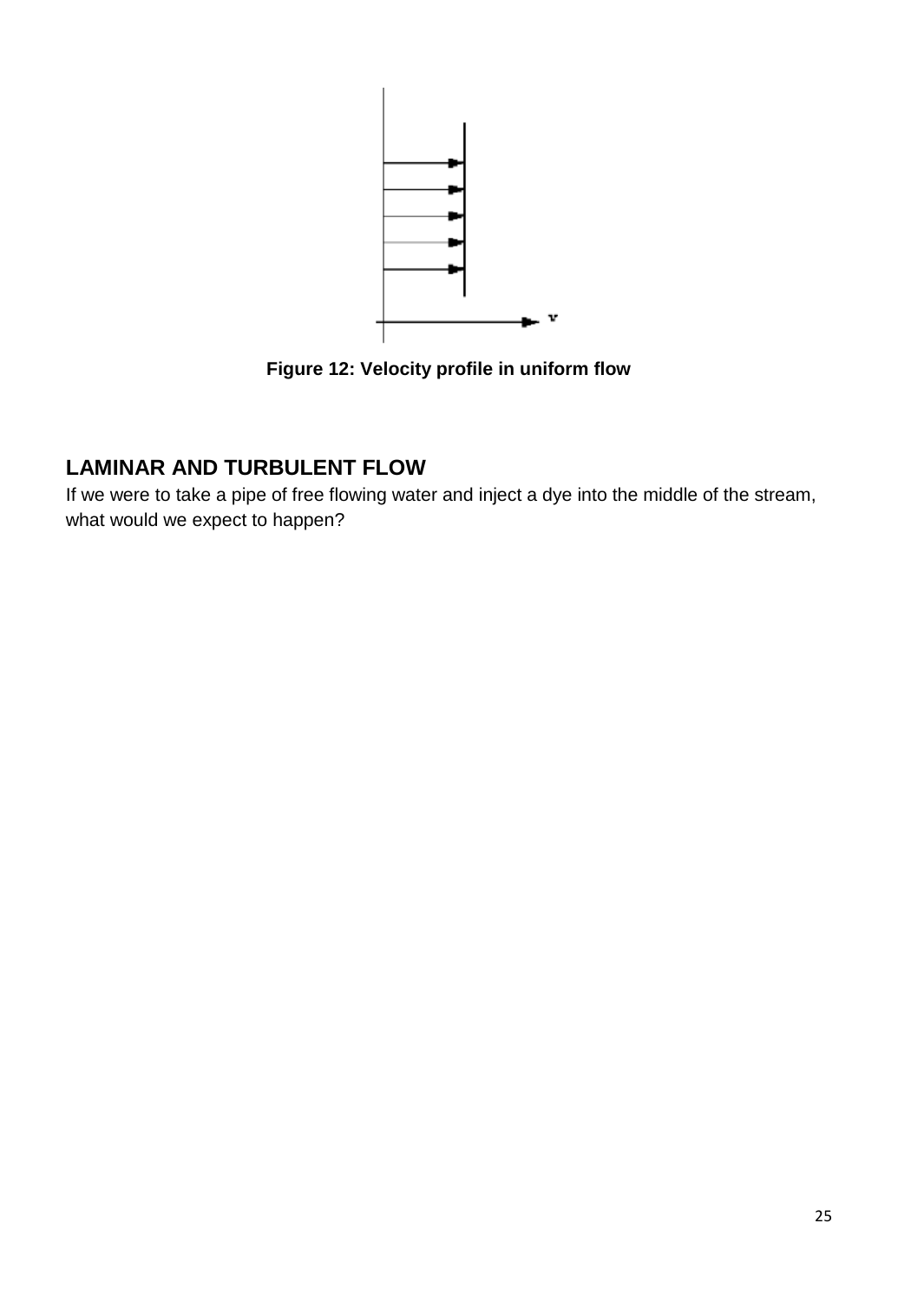



#### Turbulent

Actually both would happen - but for different flow rates. The top occurs when the fluid is flowing fast and the lower when it is flowing slowly. The top situation is known as **laminar** flow and the lower as **turbulent** flow. In laminar flow the motion of the particles of fluid is very orderly with all particles moving in straight lines parallel to the pipe walls. The phenomenon was first investigated in the 1880s by Osbourne Reynolds in an experiment which has become a classic in fluid mechanics.

26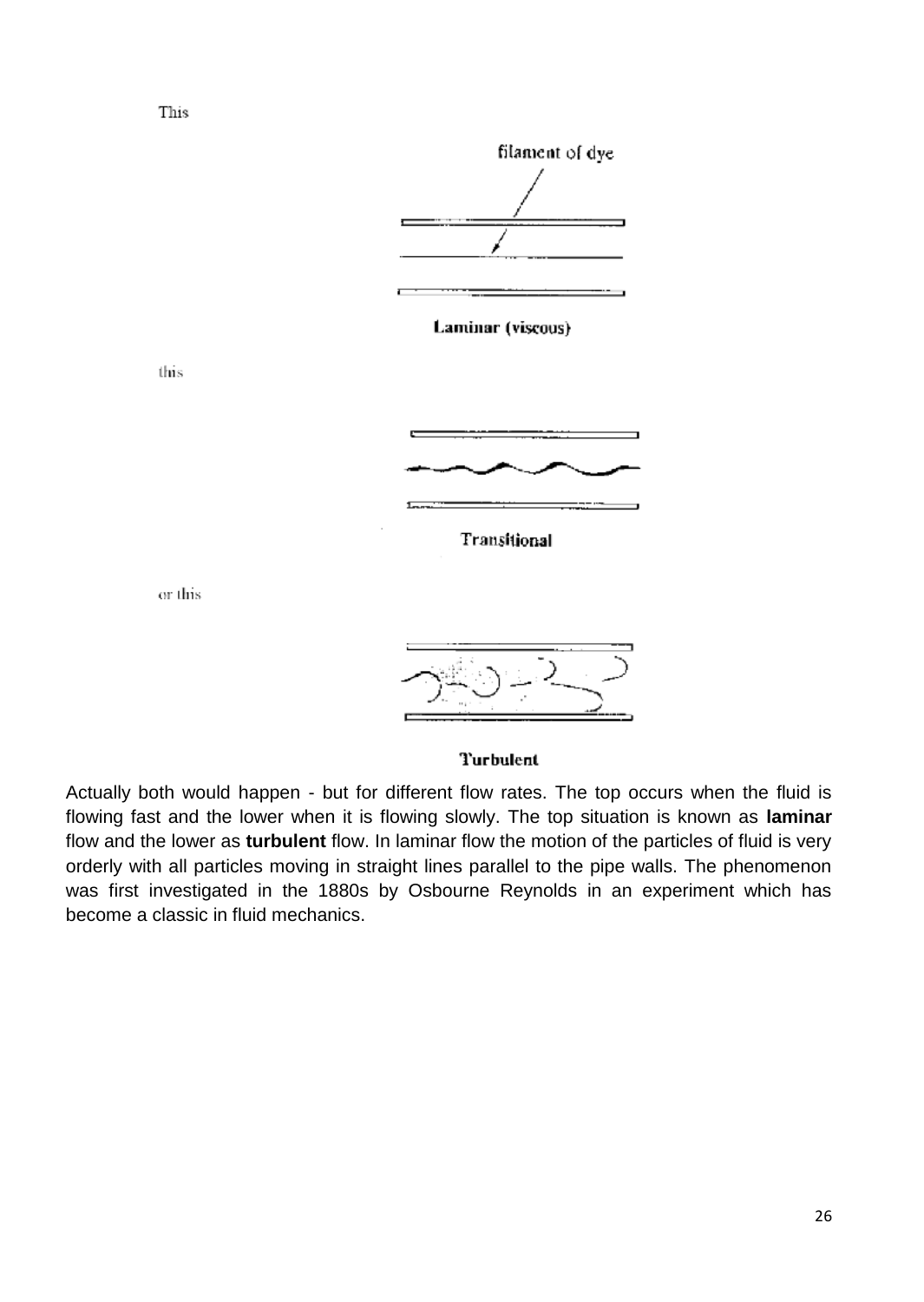

He used a tank arranged as above with a pipe taking water from the centre into which he injected a dye through a needle. After many experiments he saw that this expression

<u>pud</u>

(where  $=$  density,  $u =$  mean velocity,  $d =$  diameter and  $\mu =$  viscosity) would help predict the change in flow type. If the value is less than about 2000 then flow is laminar, if greater than 4000 then turbulent and in between these then the flow is in the transition zone.

# *Laminar flow: Re < 2000 Transitional flow: 2000 < Re < 4000 Turbulent flow: Re > 4000*

What are the units of this Reynolds number? We can fill in the equation with SI units:

$$
\rho = kg/m^3, \quad u = m/s, \quad d = m
$$
  

$$
\mu = Ns/m^2 = kg/ms
$$

$$
Rc = \frac{\rho ud}{\mu} = \frac{kg}{m^3} \frac{m}{s} \frac{m}{1} \frac{m}{kg} = 1
$$

i.e. it has **no units**. A quantity that has no units is known as a **non-dimensional** (or dimensionless) quantity. Thus the Reynolds number, Re, is a non-dimensional number.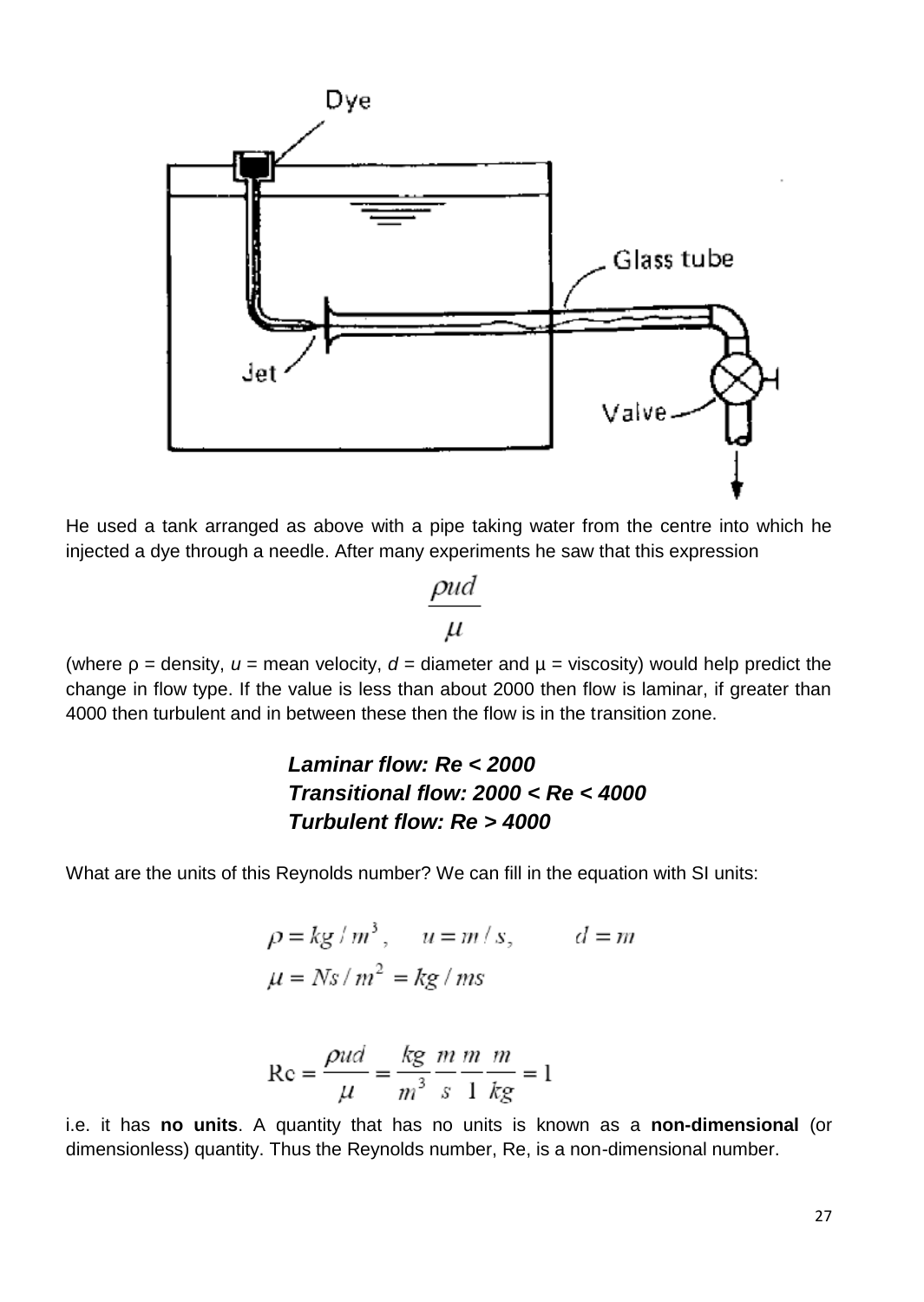# **FLUID DYNAMICS**

This section discusses the analysis of fluid in motion - fluid dynamics. The motion of fluids can be predicted in the same way as the motion of solids are predicted using the fundamental laws of physics together with the physical properties of the fluid. It is not difficult to envisage a very complex fluid flow. Spray behind a car; waves on beaches; hurricanes and tornadoes or any other atmospheric phenomenon are all example of highly complex fluid flows which can be analysed with varying degrees of success (in some cases hardly at all). There are many common situations which are easily analysed.

## **Uniform Flow, Steady Flow**

It is possible - and useful - to classify the type of flow which is being examined into small number of groups. If we look at a fluid flowing under normal circumstances - a river for example - the conditions at one point will vary from those at another point (e.g. different velocity) we have non-uniform flow. If the conditions at one point vary as time passes then we have unsteady flow. Under some circumstances the flow will not be as changeable as this. The following terms describe the states which are used to classify fluid flow:

**Uniform flow:** If the flow velocity is the same magnitude and direction at every point in the fluid it is said to be *uniform*.

*Non-uniform:* If at a given instant, the velocity is not the same at every point, the flow is *nonuniform*. In practice, by this definition, every fluid that flows near a solid boundary will be nonuniform – as the fluid at the boundary must take the speed of the boundary, usually zero. However if the size and shape of the of the cross-section of the stream of fluid is constant the flow is considered *uniform*.

**Steady:** A steady flow is one in which the conditions (velocity, pressure and cross-section) may differ from point to point but do not change with time.

**Unsteady**: If at any point in the fluid, the conditions change with time, the flow is described as *unsteady*. In practise there is always slight variations in velocity and pressure, but if the average values are constant, the flow is considered *steady*.

Combining the above we can classify any flow in to one of four type:

1. *Steady uniform flow*. Conditions do not change with position in the stream or with time. An example is the flow of water in a pipe of constant diameter at constant velocity.

2. *Steady non-uniform flow.* Conditions change from point to point in the stream but do not change with time. An example is flow in a tapering pipe with constant velocity at the inlet velocity will change as you move along the length of the pipe toward the exit.

3. *Unsteady uniform flow*. At a given instant in time the conditions at every point are the same, but will change with time. An example is a pipe of constant diameter connected to a pump pumping at a constant rate which is then switched off.

4. *Unsteady non-uniform flow.* Every condition of the flow may change from point to point and with time at every point. For example waves in a channel.

If you imaging the flow in each of the above classes you may imagine that one class is more complex than another. And this is the case - *steady uniform flow* is by far the most simple of the four.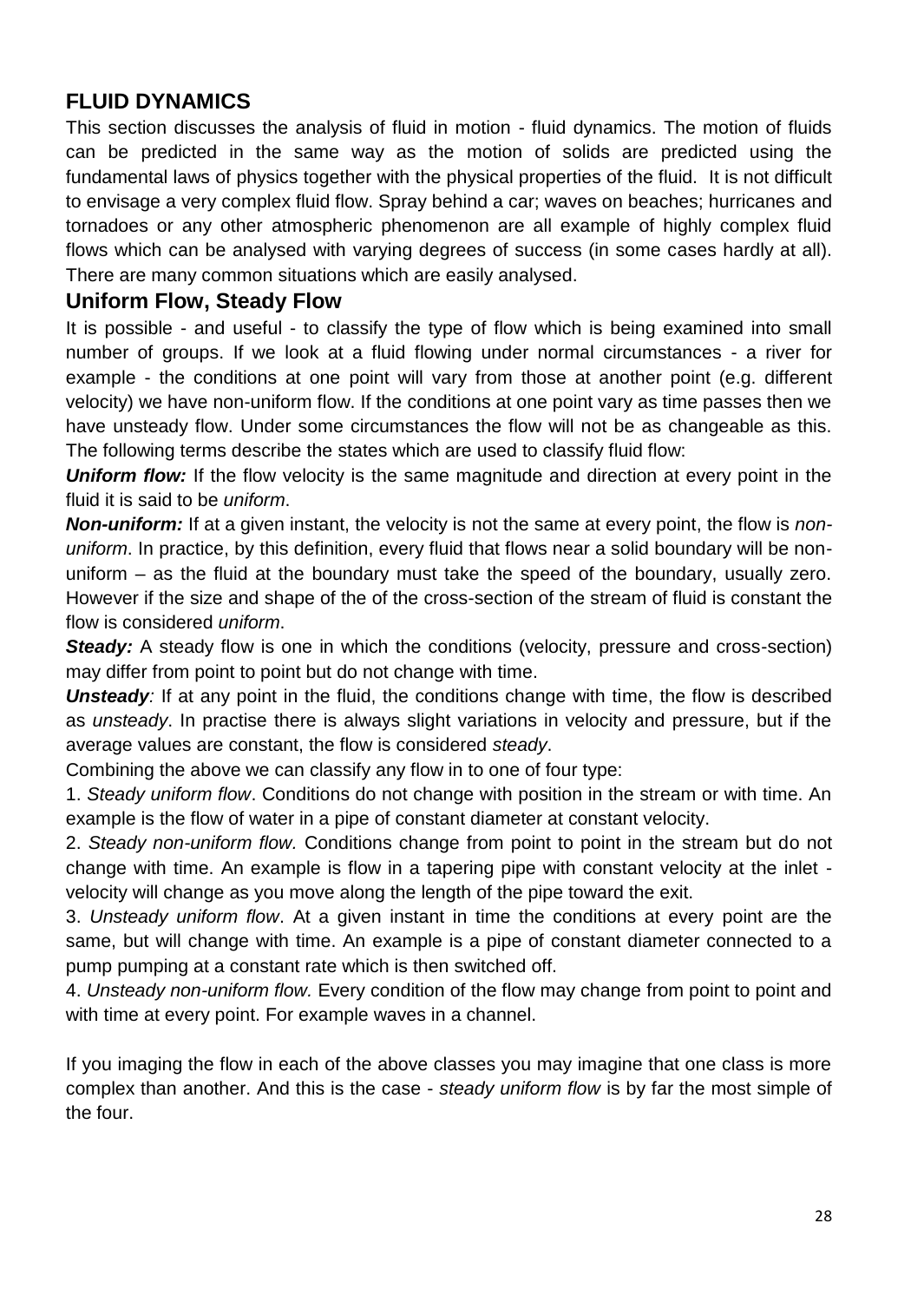#### **Compressible or Incompressible**

All fluids are compressible - even water - their density will change as pressure changes. Under steady conditions, and provided that the changes in pressure are small, it is usually possible to simplify analysis of the flow by assuming it is incompressible and has constant density. As you will appreciate, liquids are quite difficult to compress - so under most steady conditions they are treated as incompressible. In some unsteady conditions very high pressure differences can occur and it is necessary to take these into account - even for liquids. Gasses, on the contrary, are very easily compressed, it is essential in most cases to treat these as compressible, taking changes in pressure into account.

# **FLOW RATE.**

#### **Mass flow rate**

If we want to measure the rate at which water is flowing along a pipe. A very simple way of doing this is to catch all the water coming out of the pipe in a bucket over a fixed time period. Measuring the weight of the water in the bucket and dividing this by the time taken to collect this water gives a rate of accumulation of mass. This is know as the *mass flow rate.* For example an empty bucket weighs 2.0kg. After 7 seconds of collecting water the bucket weighs 8.0kg,

then:

mass flow rate = 
$$
\dot{m}
$$
 =  $\frac{\text{mass of fluid in bucket}}{\text{time taken to collect the fluid}}$   
=  $\frac{8.0 - 2.0}{7}$   
= 0.857 kg/s (kg s<sup>-1</sup>)

Performing a similar calculation, if we know the mass flow is 1.7kg/s, how long will it take to fill a container with 8kg of fluid?

> mass  $time = \frac{mass}{mass}$  flow rate  $=\frac{8}{1.7}$  $= 4.7s$

#### **Volume flow rate - Discharge.**

More commonly we need to know the volume flow rate - this is more commonly known as *discharge.* (It is also commonly, but inaccurately, simply called flow rate). The symbol normally used for discharge is *Q*. The discharge is the volume of fluid flowing per unit time. Multiplying this by the density of the fluid gives us the mass flow rate. Consequently, if the density of the fluid in the above example is 850 kgm $3$  then: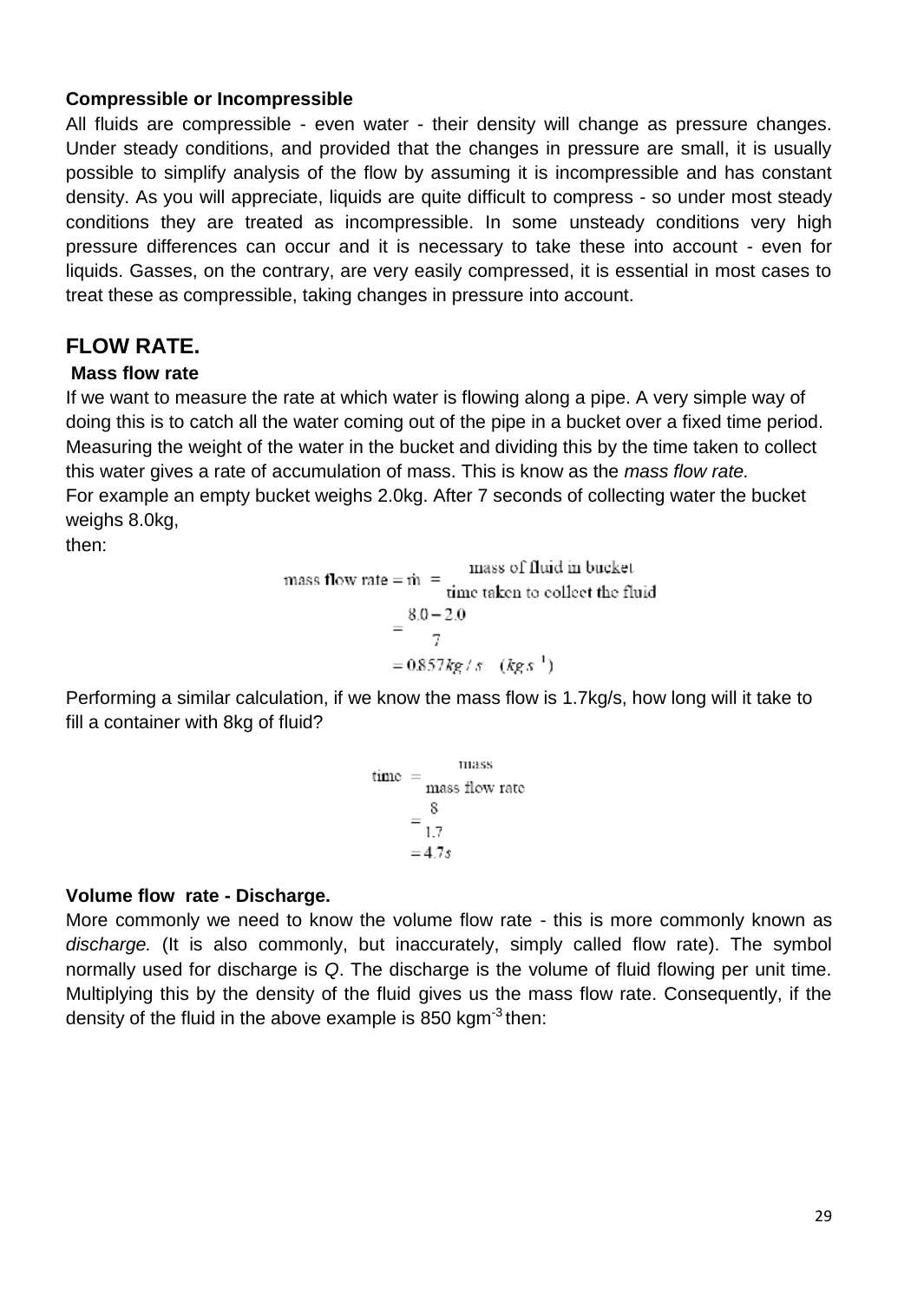discharge, Q = volume of fluid

\n
$$
= \frac{\text{mass of fluid}}{\text{density} \times \text{time}}
$$
\n
$$
= \frac{\text{mass flow rate}}{\text{density}}
$$
\n
$$
= \frac{0.857}{850}
$$
\n
$$
= 0.001008 \, m^3 / s \, (m^3 s^{-1})
$$
\n
$$
= 1.008 \times 10^{-3} m^3 / s
$$
\n
$$
= 1.008 l / s
$$

As has already been stressed, we must always use a consistent set of units when applying values to equations. It would make sense therefore to always quote the values in this consistent set. This set of units will be the SI units. Unfortunately, and this is the case above, these actual practical values are very small or very large (0.001008m<sup>3</sup>/s is very small). These numbers are difficult to imagine physically. In these cases it is useful to use *derived units*, and in the case above the useful derived unit is the litre. (1 litre = 1.0 x10- $\rm{3m^3}$ ). So the solution becomes 1.008 l/s . It is far easier to imagine 1 litre than 1.0 x10- $^3$  m $^3$ . Units must always be checked, and converted if necessary to a consistent set before using in an equation.

# **CONTINUITY**

Matter cannot be created nor destroyed - (it is simply changed into a different form of matter). This principle is known as the *conservation of mass* and we use it in the analysis of flowing fluids. The principle is applied to fixed volumes, known as control volumes (or surfaces), like that in the figure below:



For any control volume the principle of conservation of mass says.

Mass entering per unit time  $=$  Mass leaving per unit time  $+$  Increase of mass in the control volume per unit time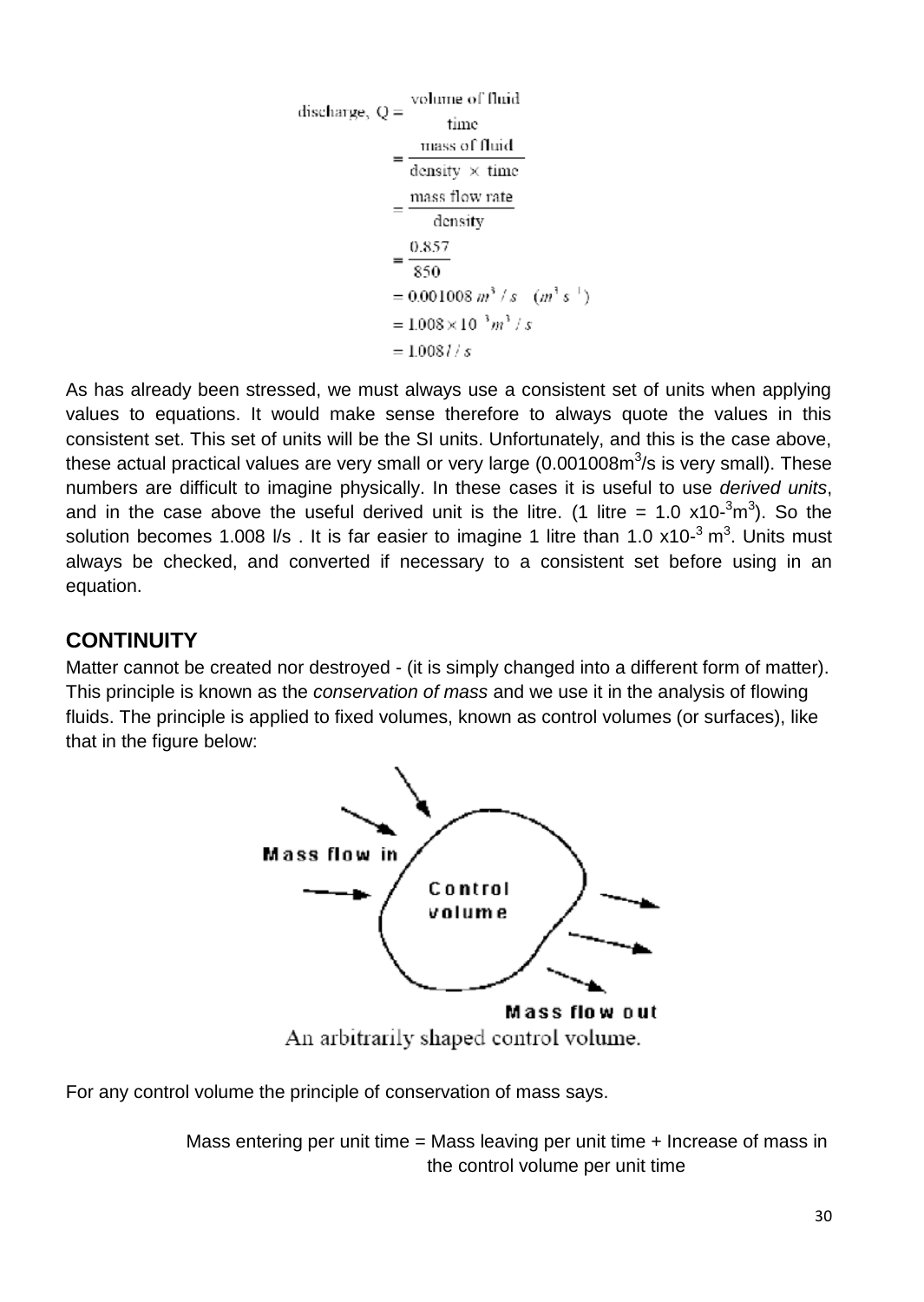For steady flow there is no increase in the mass within the control volume, so For steady flow

Mass entering per unit time = Mass leaving per unit time

This can be applied to a stream tube such as that shown below. No fluid flows across the boundary made by the streamlines so mass only enters and leaves through the two ends of this streamtube section.



We can then write

mass entering per unit time at end  $1 =$  mass leaving per unit time at end 2

$$
\rho_1 \delta A_1 u_1 = \rho_2 \delta A_2 u_2
$$

Or for steady flow,

$$
\rho_1 \delta A_1 u_1 = \rho_2 \delta A_2 u_2 = \text{Constant} = \dot{m}
$$

This (eqn 17) is the equation of continuity.

The flow of fluid through a real pipe (or any other vessel) will vary due to the presence of a wall - in this case we can use the mean velocity and write

$$
\rho_1 A_1 u_{m1} = \rho_2 A_2 u_{m2} = \text{Constant} = \dot{m}
$$

When the fluid can be considered incompressible, i.e. the density does not change*,*  $1 = 2$  = so (dropping the *m* subscript)

$$
A_1 u_1 = A_2 u_2 = Q
$$

19

This is the form of the continuity equation most often used. This equation is a very powerful tool in fluid mechanics.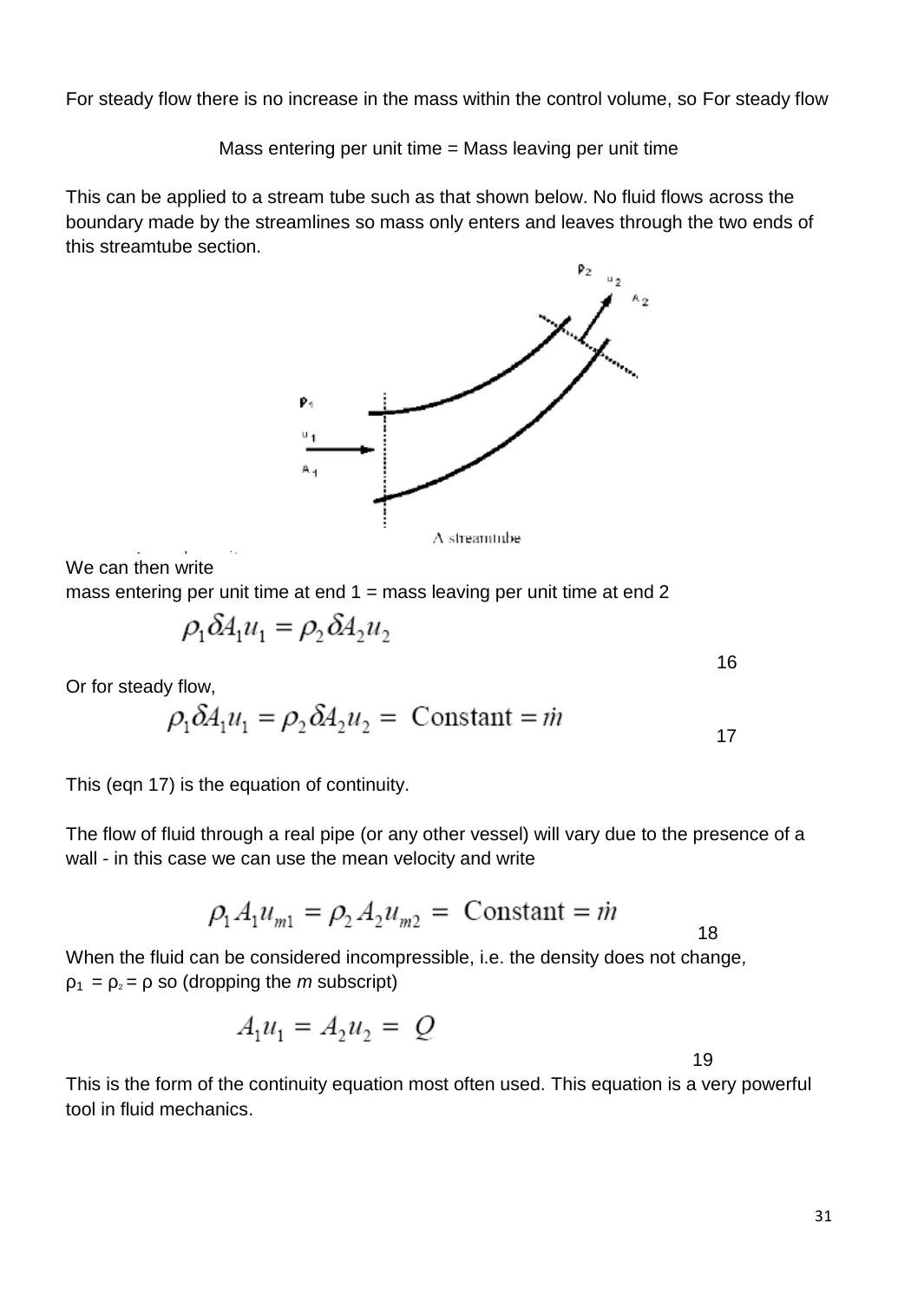# **Some applications of continuity equation**

We can apply the principle of continuity to pipes with cross sections which change along their length. Consider the diagram below of a pipe with a contraction:



A liquid is flowing from left to right and the pipe is narrowing in the same direction. By the continuity principle, the mass flow rate must be the same at each section i.e. the mass going into the pipe is equal to the mass going out of the pipe. So we can write:

$$
A_1 u_1 \rho_1 = A_2 u_2 \rho_2
$$

20

21

(with the sub-scripts 1 and 2 indicating the values at the two sections) As we are considering a liquid, usually water, which is not very compressible, the density changes very little so we can say  $1 = 2$  = . This also says that the volume flow rate is constant or that Discharge at section 1 = Discharge at section 2

$$
Q_1 = Q_2
$$
  

$$
A_1 u_1 = A_2 u_2
$$

For example if the area A<sub>1</sub> = 10 x 10<sup>-3</sup> m<sup>2</sup> and A<sub>2</sub> = 3 x10<sup>-3</sup>m<sup>2</sup> and the upstream mean velocity,  $U_1 = 2.1$  m/s, then the downstream mean velocity can be calculated by

$$
u_2 = \frac{A_1 u_1}{A_2}
$$

$$
= 7.0 m/s
$$

Notice how the downstream velocity only changes from the upstream by the ratio of the two areas of the pipe. As the area of the circular pipe is a function of the diameter we can reduce the calculation further,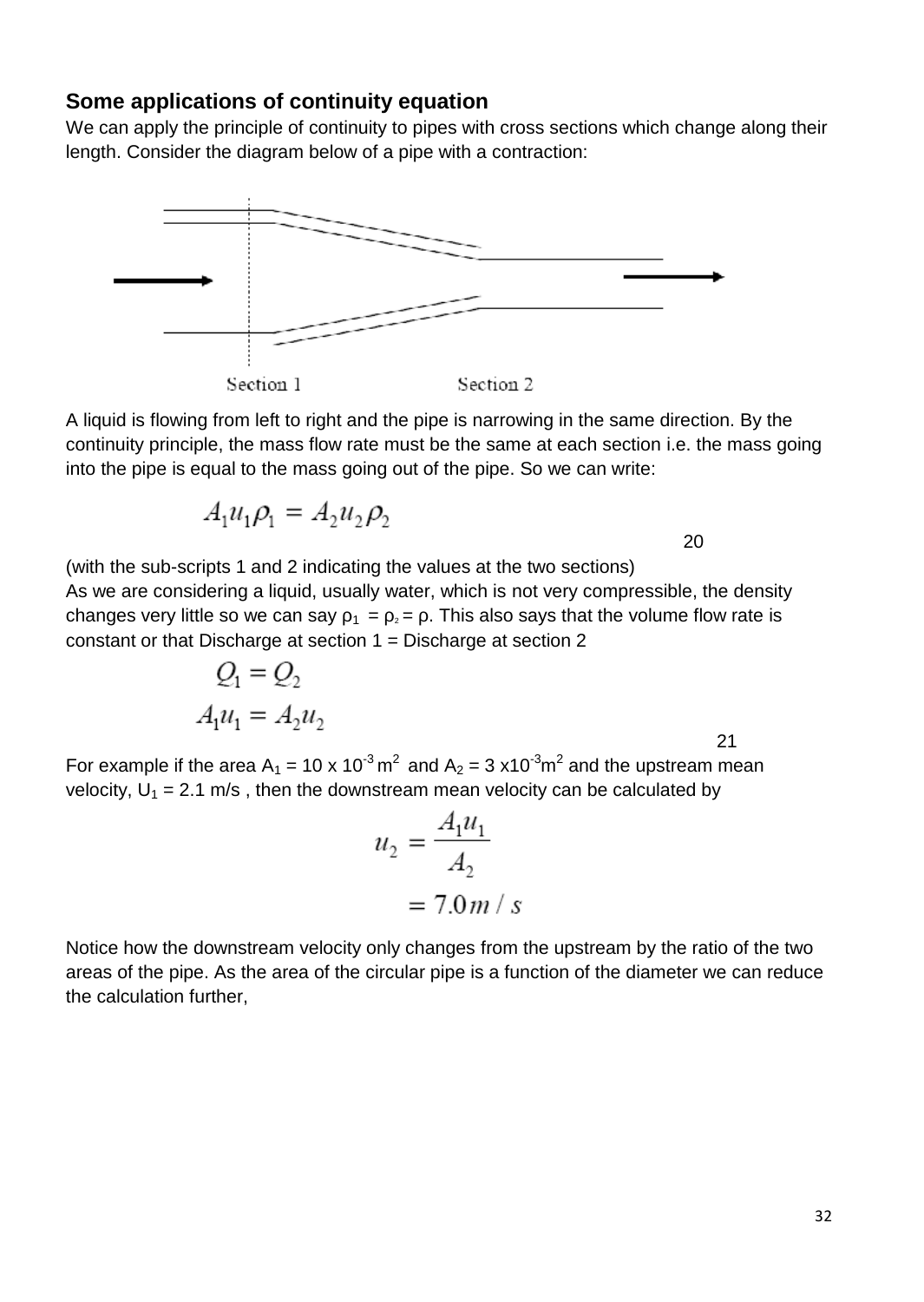$$
u_2 = \frac{A_1}{A_2} u_1 = \frac{\pi d_1^2 / 4}{\pi d_2^2 / 4} u_1 = \frac{d_1^2}{d_2^2} u_1
$$
  
=  $\left(\frac{d_1}{d_2}\right)^2 u_1$ 

Now try this on a *diffuser,* a pipe which expands or diverges as in the figure below,



diameter at section 1 is  $d_1 = 30$ mm and at section 2  $d_2 = 40$  mm and the mean velocity at section 2 is  $u_2 = 3.0$  m/s. The velocity entering the diffuser is given by,

$$
u_1 = \left(\frac{40}{30}\right)^2 3.0
$$

$$
= 5.3 m / s
$$

Another example of the use of the continuity principle is to determine the velocities in pipes coming from a junction.

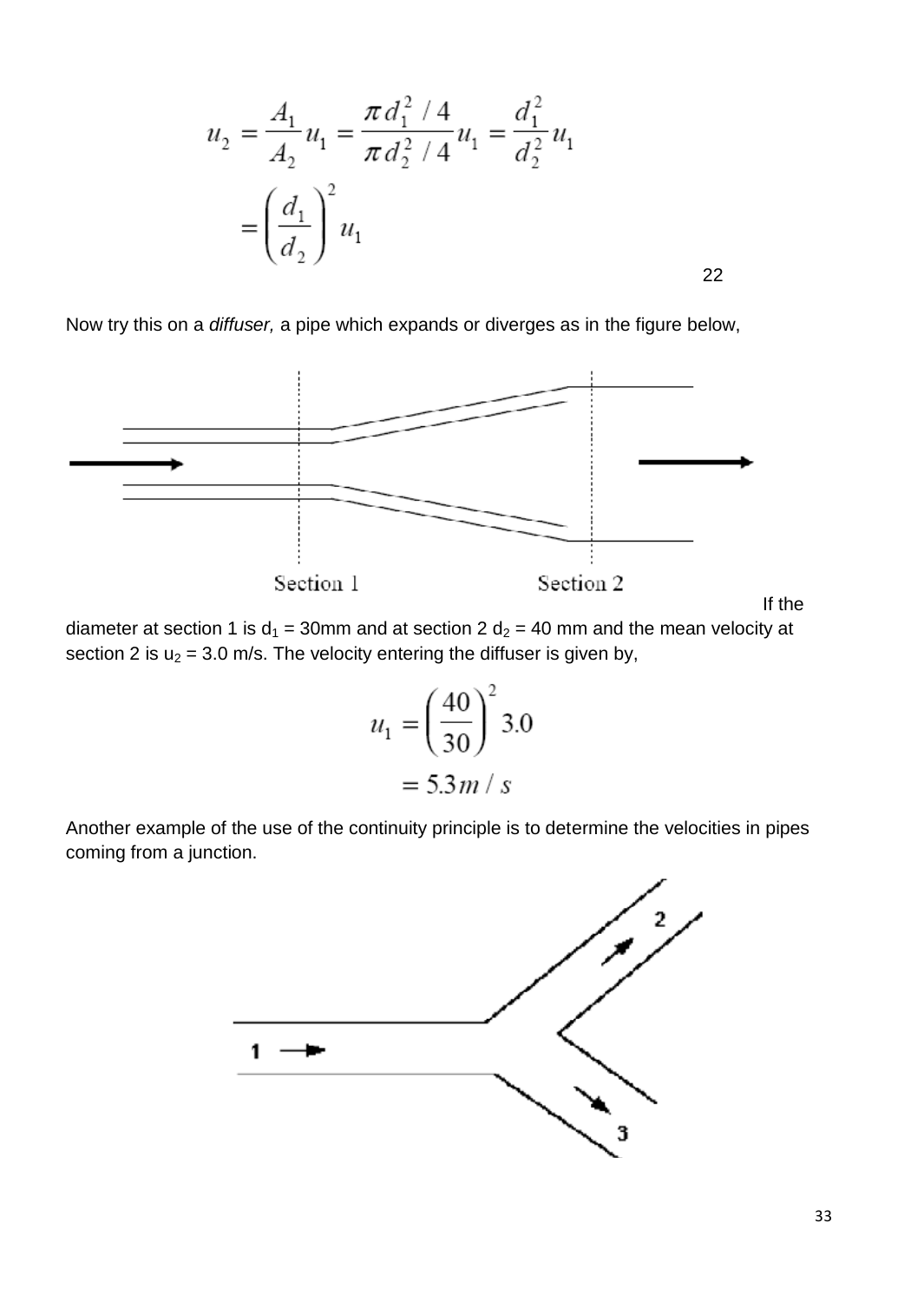Total mass flow into the junction = Total mass flow out of the junction

$$
\rho_1Q_1=\rho_2Q_2+\rho_3Q_3
$$

23

When the flow is incompressible (e.g. if it is water)  $1 = 2 =$ 

$$
Q_1 = Q_2 + Q_3
$$
  

$$
A_1 u_1 = A_2 u_2 + A_3 u_3
$$

If pipe 1 diameter = 50mm, mean velocity 2m/s, pipe 2 diameter 40mm takes 30% of total discharge and pipe 3 diameter is 60mm. What are the values of discharge and mean velocity in each pipe?

$$
Q_1 = A_1 u_1 = \left(\frac{\pi d^2}{4}\right) u
$$

$$
= 0.00392 m^3 / s
$$

$$
Q_2 = 0.3Q_1 = 0.001178m^3 / s
$$
  
\n
$$
Q_1 = Q_2 + Q_3
$$
  
\n
$$
Q_3 = Q_1 - 0.3Q_1 = 0.7Q_1
$$
  
\n
$$
= 0.00275m^3 / s
$$

$$
Q_2 = A_2 u_2
$$
  
 
$$
u_2 = 0.936 m
$$
 s

$$
Q_3 = A_3 u_3
$$
  

$$
u_3 = 0.972 m
$$
 s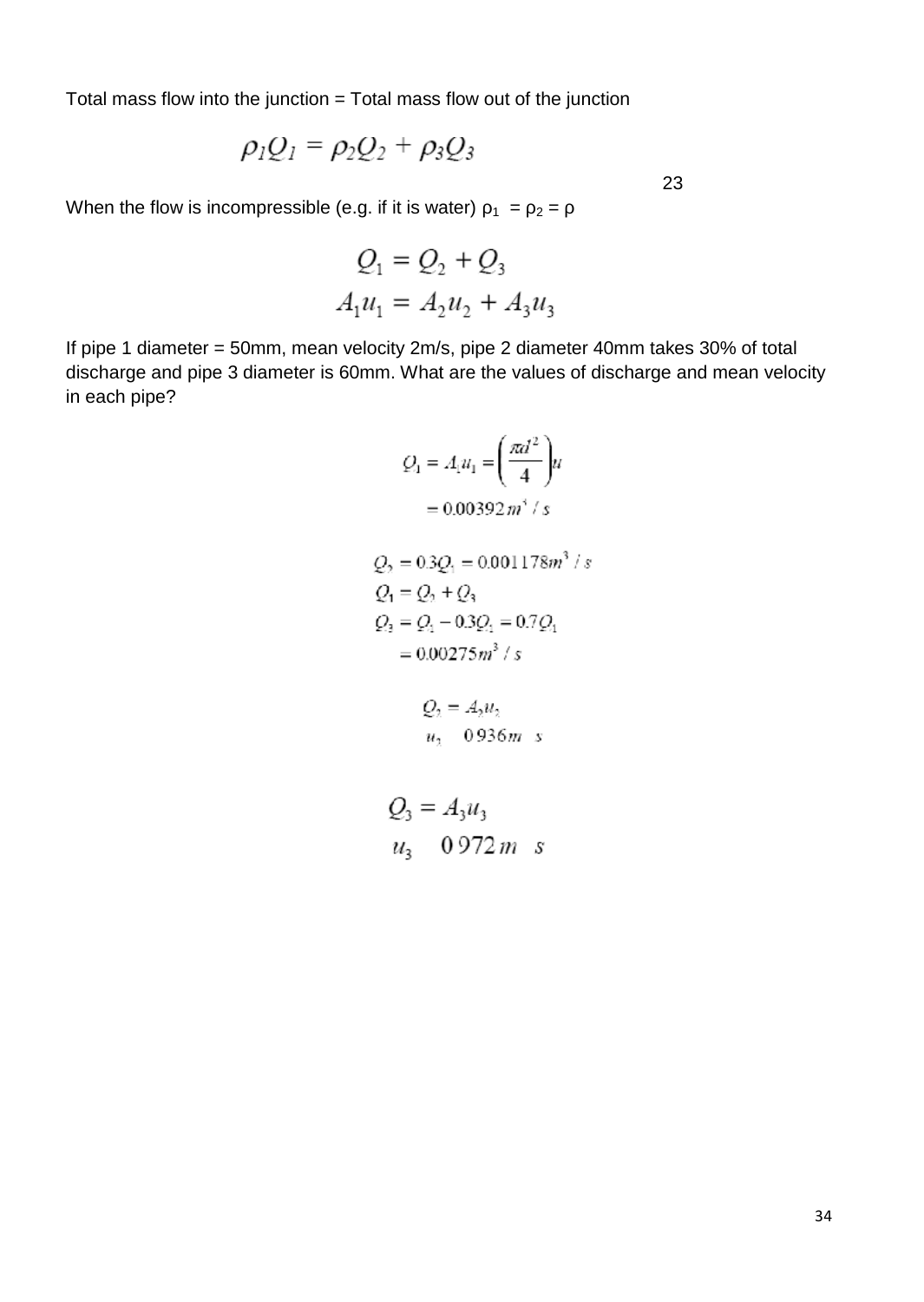#### **FRICTIONAL LOSSES IN PIPES**

Friction loss has several causes, including:

- The conditions of flow and the physical properties of the system.
- Movement of water molecules against each other.
- Movement of water molecules against the inside surface of a pipe, particularly if the inside surface is rough, textured, or otherwise not smooth
- Bends, kinks, and other sharp turns in hose or piping

In a real pipeline there are energy losses due to friction - these must be taken into account as they can be very significant. How would the pressure and hydraulic grade lines change with friction? Going back to the constant diameter pipe, we would have a pressure situation like this shown below:



Hydraulic Grade line and Total head lines for a constant diameter pipe with friction

We are considering energy conservation, so if we allow for an amount of energy to be lost due to friction the total head will change. We have seen the equation for this before (MCB 205). But here it is again with the energy loss due to friction written as a head and given the symbol h<sub>f</sub>. This is often know as the head loss due to friction.

$$
\frac{p_1}{\rho g} + \frac{u_1^2}{2g} + z_1 = \frac{p_2}{\rho g} + \frac{u_2^2}{2g} + z_2 + h_f
$$

# **BOUNDARY LAYERS**

When a fluid flows over a stationary surface, e.g. the bed of a river, or the wall of a pipe, the fluid touching the surface is brought to rest by the shear stress  $\alpha$  at the wall. The velocity increases from the wall to a maximum in the main stream of the flow as shown below: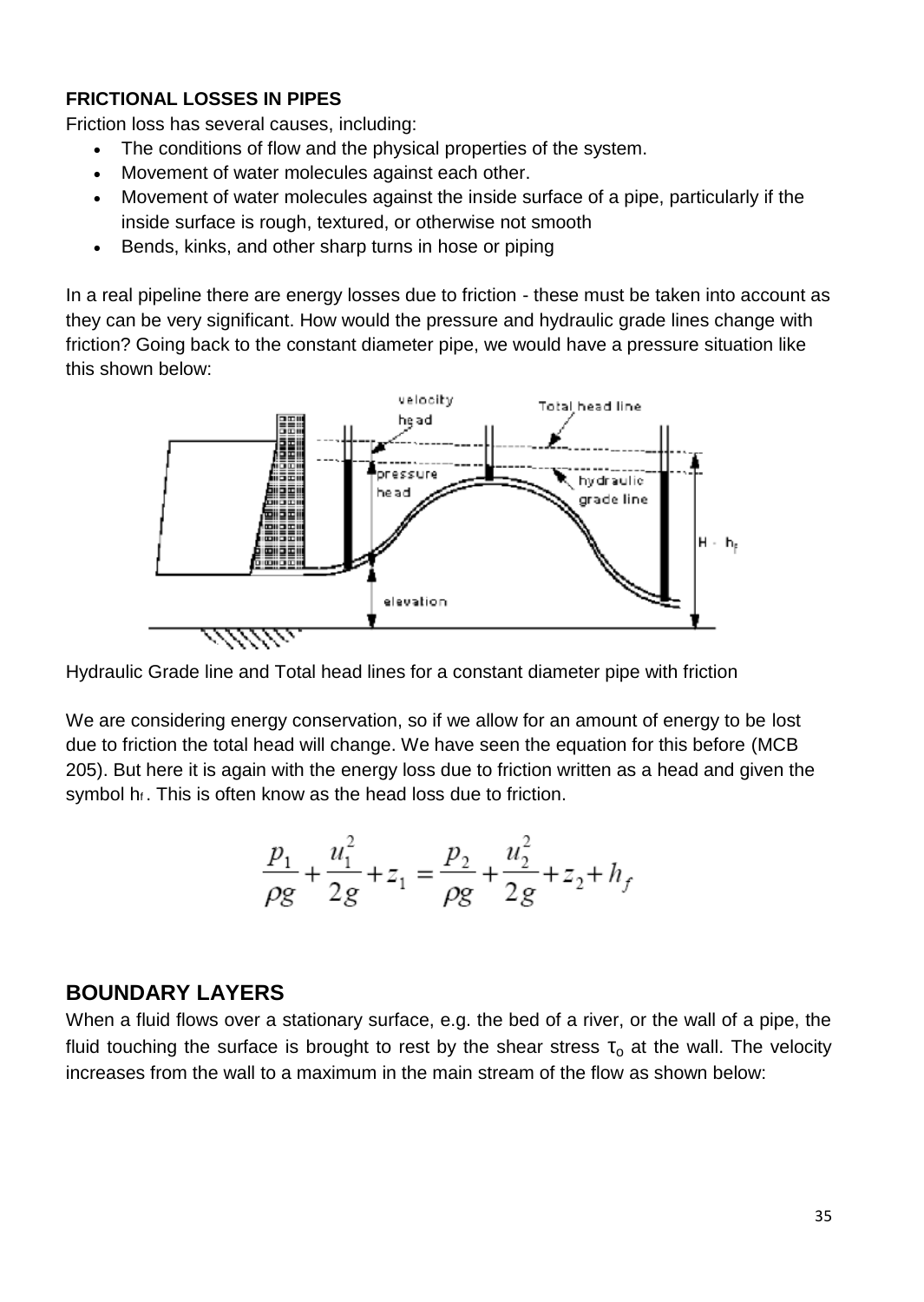

Looking at this two-dimensionally we get the above velocity profile from the wall to the centre of the flow. This profile doesn't just exit, it must build up gradually from the point where the fluid starts to flow past the surface e.g. when it enters a pipe. If we consider a flat plate in the middle of a fluid, we will look at the build up of the velocity profile as the fluid moves over the plate. Upstream the velocity profile is uniform, (free stream flow) a long way downstream we have the velocity profile. This is the known as **fully developed flow**. But how do we get to that state? This region, where there is a velocity profile in the flow due to the shear stress at the wall, we call the **boundary layer**. The stages of the formation of the boundary layer are shown in the figure below:



**Boundary layer on flat plate (y scale greatly enlarged)**

We define the thickness of this boundary layer as the distance from the wall to the point where the velocity is 99% of the "free stream" velocity, the velocity in the middle of the pipe or river, boundary layer thickness,  $d =$  distance from wall to point where  $u = 0.99 u_{\text{mainstream}}$ .

The value of d will increase with distance from the point where the fluid first starts to pass over the boundary. It increases to a maximum in fully developed flow. Correspondingly, the drag force D on the fluid due to shear stress  $\sigma_0$  at the wall increases from zero at the start of the plate to a maximum in the fully developed flow region where it remains constant. We can calculate the magnitude of the drag force by using the momentum equation. But this complex and not necessary for this course. Our interest in the boundary layer is that its presence